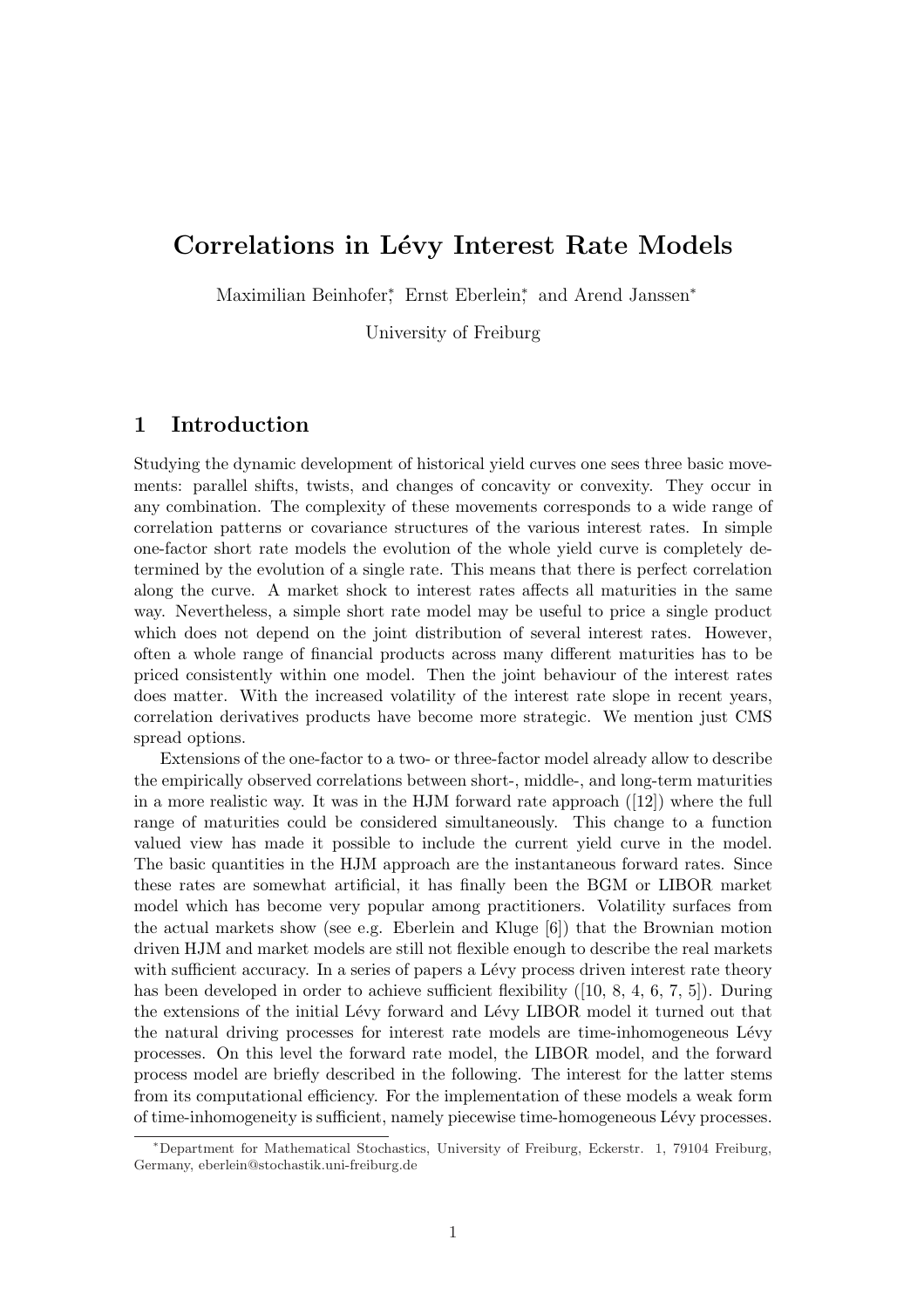The purpose of this paper is to derive explicit formulae for the correlations in all three models and to show the effects of the variation of the parameters of the generating distribution on the correlation structure. A typical result is visualized in Figure 2 which shows the correlations of zero coupon bond prices with maturities of two and four years and five and ten years, respectively. The correlations increase if the driving process approaches a Brownian motion which can be approximated by choosing  $\alpha = \delta = 1000$ . In section 6 the extension of the LIBOR (and analogously of the forward process) model to a multicurrency setting is considered. Explicit formulae for the correlations of the interest rates across different economies are given.

In the last section we calibrate the Lévy forward model using empirical correlations which are derived from historical prices of government bonds. The underlying data set was provided by the Deutsche Bundesbank. The comparison of the Lévy driven model with the classical Brownian motion driven model shows clearly that the latter one is not able to describe empirically observed correlations appropriately.

#### 2 The driving process

Let  $(\Omega, \mathcal{F}, \mathbb{F}, \mathbb{P})$  be a complete stochastic basis, where the filtration  $\mathbb{F} = (\mathcal{F}_t)_{t \in [0,T^*]}$ satisfies the usual conditions.  $T^* > 0$  is a finite time horizon and  $\mathcal{F} = \mathcal{F}_{T^*}$ . The driving process  $L = (L_t)_{t \in [0,T^*]}$  is a d-dimensional time-inhomogeneous Lévy process, i.e. an adapted process with independent increments and absolutely continuous characteristics. The law of  $L_t$  is given by its characteristic function

$$
\mathbb{E}\left[e^{i\langle u,L_t\rangle}\right] = \exp\left(\int_0^t \left(i\langle u,b_s\rangle - \frac{1}{2}\langle u,c_s u\rangle + \int_{\mathbb{R}^d} \left(e^{i\langle u,x\rangle} - 1 - i\langle u,x\rangle\right) F_s(dx)\right) ds\right).
$$
\n(1)

As a consequence of assumption ( $EM$ ) which is specified below,  $L_t$  has finite expectation for all  $t \in [0, T^*]$ . Therefore a truncation function is not needed in (1). Here,  $b_s \in \mathbb{R}^d$  is the drift term,  $c_s$ , the quadratic variation of the diffusion part, is a symmetric non-negative definite  $d \times d$ -matrix, and  $F_s(dx)$ , the Lévy measure, is a measure on  $\mathbb{R}^d$ which integrates  $(x^2 \wedge 1)$  and satisfies  $F_s({0}) = 0$ . We denote the Euclidian scalar product on  $\mathbb{R}^d$  by  $\langle \cdot, \cdot \rangle$  and the respective norm by  $|\cdot|$ . We shall assume that

$$
\int_0^{T^*} \left( |b_s| + \|c_s\| + \int_{\mathbb{R}^d} (|x|^2 \wedge 1) \, F_s(dx) \right) \, ds < \infty,\tag{2}
$$

where  $||c_s|| = \sup_{|x| \leq 1} |c_s x|$  is the usual norm on the  $d \times d$ -matrices. We can also assume that L starts from 0 and that the paths are right-continuous and have left-hand limits. Furthermore, we shall make the following assumption on exponential moments.

**Assumption** (EM): There are constants  $M, \varepsilon > 0$  such that

$$
\int_0^{T^*} \int_{\{|x|>1\}} \exp\langle u, x \rangle \, F_s(dx) \, ds < \infty
$$

for every  $u \in [-(1+\varepsilon)M, (1+\varepsilon)M]^d$ . Without loss of generality we can also assume that  $\int_{\{|x|>1\}} \exp\langle u, x \rangle F_s(dx) < \infty$  for all  $s \in [0, T^*]$ .

Assumption ( $\mathbb{EM}$ ) is equivalent to  $\mathbb{E}[\exp(u, L_t)] < \infty$  for all  $t \in [0, T^*]$  and all u as stated above. In view of the martingale property of the underlying processes, the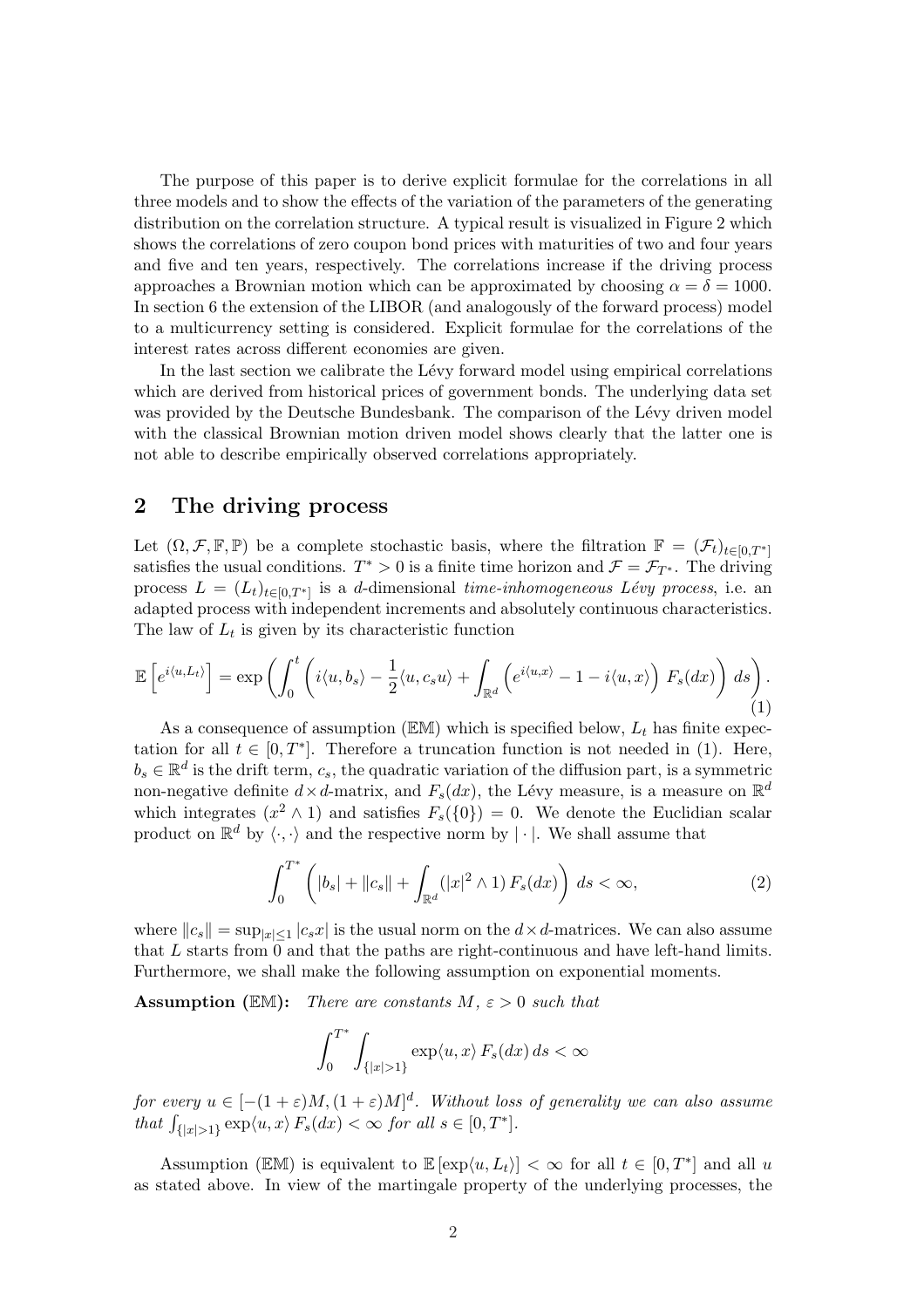latter is a very natural assumption for the interest rate models which we shall consider later. Under  $(EM) L$  is a special semimartingale with canonical representation

$$
L_t = \int_0^t b_s \, ds + \int_0^t \sqrt{c_s} \, dW_s + \int_0^t \int_{\mathbb{R}^d} x \, (\mu - \nu)(ds, dx) \tag{3}
$$

for all  $t \in [0, T^*]$ , where W is a standard d-dimensional Brownian motion and  $\sqrt{c_s}$  is a measurable version of the square root of  $c_s$ .  $\mu$  is the random measure of jumps of L with compensator  $\nu(ds, dx) = F_s(dx) ds$ .

Define

$$
\theta_s(z) := \langle z, b_s \rangle + \frac{1}{2} \langle z, c_s z \rangle + \int_{\mathbb{R}^d} \left( e^{\langle z, x \rangle} - 1 - \langle z, x \rangle \right) F_s(dx) \tag{4}
$$

for  $s \in [0, T^*]$  and  $z \in [-(1+\varepsilon)M, (1+\varepsilon)M]^d$ , where M is the constant from assumption (EM). The following theorem is a special case of Proposition 8 in Eberlein and Kluge [6]. See Kluge [13, Proposition 1.9] for a proof in this generality. For (time-homogeneous) Lévy processes this theorem goes back to Eberlein and Raible [10]. The result is fundamental for the calculation of the correlations in the following sections and it is also needed to construct the Lévy forward rate model in section 3.

**Theorem 1** Let  $0 \le t < T \le T^*$  and suppose that  $f : \mathbb{R}^{\ge 0} \to [-M, M]^d$  is a continuous function. Then

$$
\mathbb{E}\left[\exp\left(\int_t^T f(s) dL_s\right)\right] = \exp\left(\int_t^T \theta_s(f(s)) ds\right).
$$

### 3 The Lévy forward rate model

The Lévy forward rate model has been introduced in Eberlein and Raible [10] in a risk-neutral setting and it has been extended to the general setting in [8]. Results on the uniqueness of the risk-neutral measure can be found in [4]. See [6] and [5] for the calibration of the model and for efficient pricing of interest rate derivatives. The basic quantities to be modeled in the Lévy HJM approach are the instantaneous forward rates  $f(t, T)$  given in the form

$$
f(t,T) := f(0,T) + \int_0^t \alpha(s,T) \, ds - \int_0^t \sigma(s,T) \, dL_s,\tag{5}
$$

where  $0 \leq t \leq T \leq T^*$ , L is a d-dimensional time-inhomogeneous Lévy process and  $f(0,T)$  are the given initial values. The coefficients  $\alpha: [0,T^*] \times [0,T^*] \to \mathbb{R}$  and  $\sigma$ :  $[0, T^*] \times [0, T^*] \to \mathbb{R}^d$  are deterministic, bounded functions such that  $0 \leq \int_t^T$  $\int_t^T \sigma^i(t,s)\,ds \leq$  $M/2$  for all  $t \leq T$  and all  $i \in \{1, \ldots, d\}$ . M is the constant from assumption (EM). Furthermore, we assume that  $\alpha(s,T) = 0$  and  $\sigma(s,T) = 0$  for  $s > T$ . In general, it is possible to assume that  $\alpha(t, T)$  and  $\sigma(t, T)$  are random (see [4, 8]). But for the implementations we choose deterministic volatility structures and therefore we make miplementations we choose deterministic volatility structures and therefore we make<br>this assumption here from the very beginning. Define  $\Sigma(s,T) := \int_{s \wedge T}^{T} \sigma(s,u) du$  and  $\Sigma(s, t, T) := \Sigma(s, T) - \Sigma(s, t)$ . Recall that the price of a (default-free) zero coupon bond with maturity T at time  $t \leq T$  is given by

$$
B(t,T) = \exp\left(-\int_t^T f(t,u) \, du\right).
$$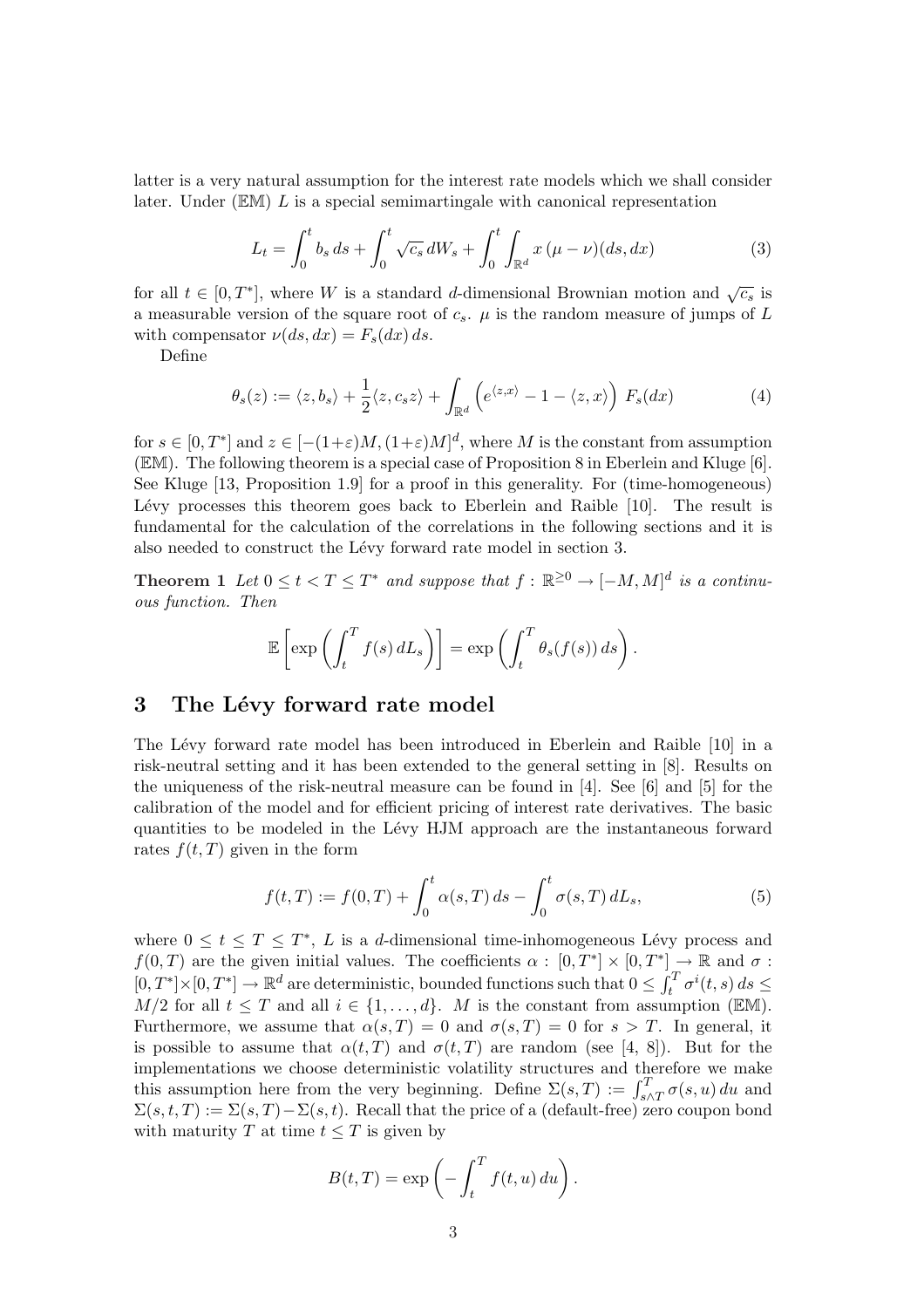Let  $A(s,T) := \int_{s \wedge T}^{T} \alpha(s, u) du$  and  $A(s,t,T) := A(s,T) - A(s,t)$ . Essentially by applying Fubini's theorem, we obtain

$$
B(t,T) = \frac{B(0,T)}{B(0,t)} \exp\left(-\int_0^t A(s,t,T) \, ds + \int_0^t \Sigma(s,t,T) \, dL_s\right),\tag{6}
$$

where the starting values  $B(0, t) \neq 0$  and  $B(0, T) \neq 0$  are given. Let  $r(s) := f(s, s)$ denote the short rate. Again by Fubini's theorem, the risk-free savings account  $B_t :=$ denote the short rate. Again by F<br>  $\exp\left(\int_0^t r(s) \, ds\right)$  can be written as

$$
B_t = \frac{1}{B(0,t)} \exp\left(\int_0^t A(s,t) \, ds - \int_0^t \Sigma(s,t) \, dL_s\right). \tag{7}
$$

From (6) and (7) we get another useful representation of zero coupon bond prices

$$
B(t,T) = B(0,T) \exp\left(\int_0^t (r(s) - A(s,T)) \, ds + \int_0^t \Sigma(s,T) \, dL_s\right). \tag{8}
$$

Now, we choose  $A(s,T) := \theta_s(\Sigma(s,T))$ . Then Theorem 1 and (8) yield that the discounted bond price processes  $(B_t^{-1}B(t,T))_{t\in[0,T]}$  are martingales for every  $T\in[0,T^*]$ . Thus, the market is arbitrage-free.

In the Lévy forward rate model the forward processes  $F(\cdot, T_1, T_2)$  and the LIBOR rates  $L(t,T)$  for an investment over a time period of length  $\delta$  beginning in T can be obtained from (6) using

$$
F(t, T_1, T_2) = \frac{B(t, T_1)}{B(t, T_2)} \quad \text{and} \quad L(t, T) = \frac{1}{\delta} (F(t, T, T + \delta) - 1). \tag{9}
$$

#### 3.1 The correlations of zero coupon bond prices

In this part, we study the correlations of zero coupon bond prices in the Lévy forward rate model.

**Theorem 2** Let  $0 \le t \le T_1 \le T_2 \le T^*$ . The correlation of  $B(t,T_1)$  and  $B(t,T_2)$  is

$$
Corr(B(t, T_1), B(t, T_2)) = \frac{g_1(t, T_1, T_2) - g_2(t, T_1, T_2)}{\sqrt{h(t, T_1)}\sqrt{h(t, T_2)}},
$$

where

$$
g_1(t, T_1, T_2) := \exp\left(\int_0^t \theta_s\Big(\Sigma(s, t, T_1) + \Sigma(s, t, T_2)\Big) ds\right),
$$
  

$$
g_2(t, T_1, T_2) := \exp\left(\int_0^t \Big(\theta_s(\Sigma(s, t, T_1)) + \theta_s(\Sigma(s, t, T_2))\Big) ds\right)
$$

and

$$
h(t,T) := \exp\left(\int_0^t \theta_s(2\Sigma(s,t,T)) ds\right) - \exp\left(\int_0^t 2\theta_s(\Sigma(s,t,T)) ds\right). \tag{10}
$$

**Proof:** From  $(6)$  and Theorem 1 we obtain

$$
\mathbb{E}[B(t,T)] = \frac{B(0,T)}{B(0,t)} \exp\left(-\int_0^t A(s,t,T) \, ds\right) \exp\left(\int_0^t \theta_s(\Sigma(s,t,T)) \, ds\right)
$$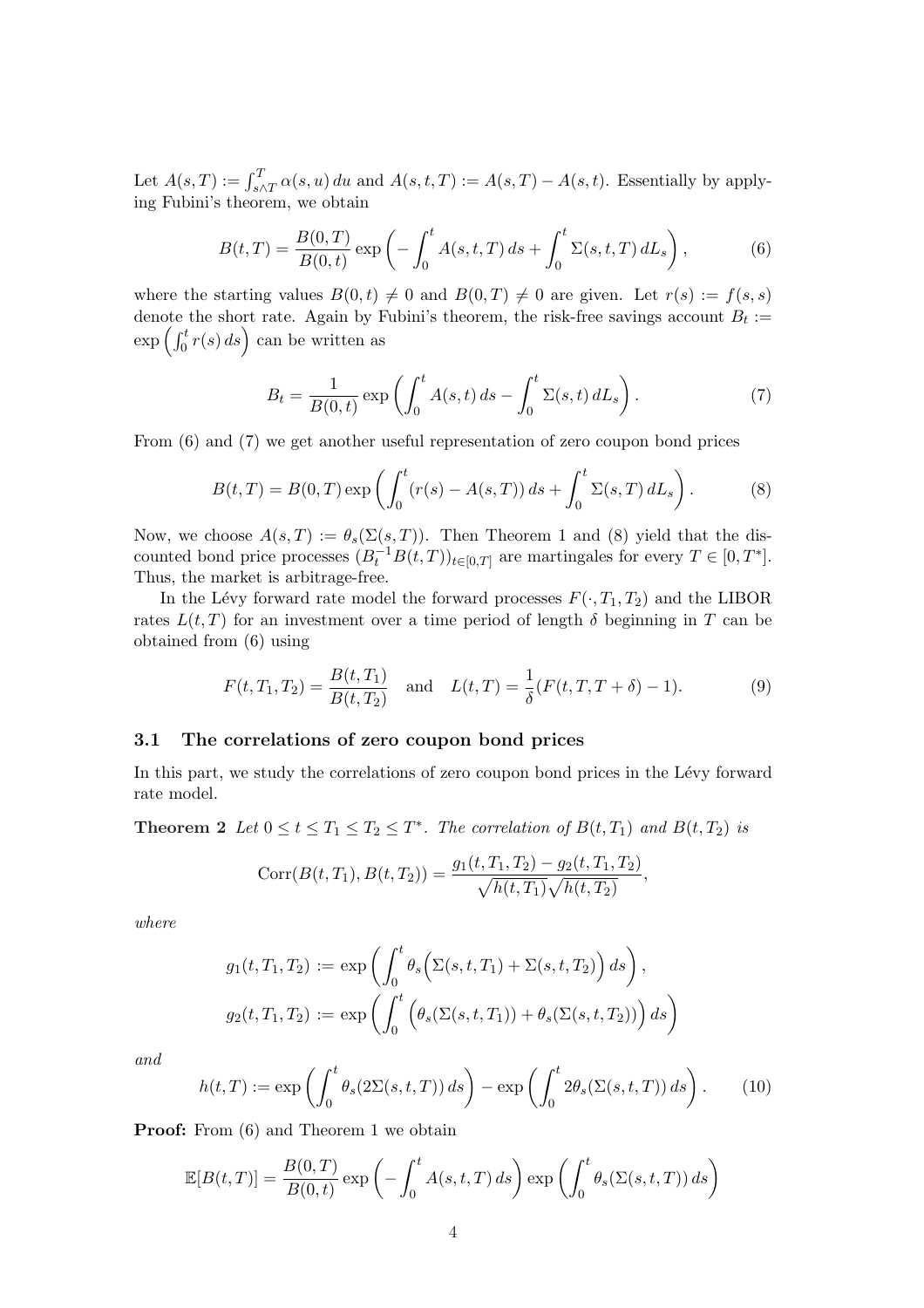and

$$
\mathbb{E}\left[B(t,T)^2\right] = \frac{B(0,T)^2}{B(0,t)^2} \exp\left(-2\int_0^t A(s,t,T) \, ds\right) \exp\left(\int_0^t \theta_s(2\Sigma(s,t,T)) \, ds\right).
$$

Hence, we have

$$
Var(B(t,T)) = h(t,T) \frac{B(0,T)^{2}}{B(0,t)^{2}} exp \left(-2 \int_{0}^{t} A(s,t,T) ds\right).
$$

Similarly we get

$$
\mathbb{E}[B(t, T_1)B(t, T_2)]
$$
  
=  $g_1(t, T_1, T_2) \frac{B(0, T_1)B(0, T_2)}{B(0, t)^2} \exp\left(-\int_0^t (A(s, t, T_1) + A(s, t, T_2)) ds\right)$ 

and

$$
Corr(B(t, T_1), B(t, T_2)) = \frac{\mathbb{E}[B(t, T_1)B(t, T_2)] - \mathbb{E}[B(t, T_1)]\mathbb{E}[B(t, T_2)]}{\sqrt{\text{Var}(B(t, T_1))}\sqrt{\text{Var}(B(t, T_2))}}
$$

completes the proof.  $\Box$ 

In the same way, we obtain the correlation of  $B(t_1, T_1)$  and  $B(t_2, T_2)$  for different times  $t_1$  and  $t_2$ . Let  $0 \le t_1 \le T_1 \le T^*$  and  $0 \le t_2 \le T_2 \le T^*$  such that  $t_1 \le t_2$ . Then the correlation of  $B(t_1, T_1)$  and  $B(t_2, T_2)$  is

$$
Corr(B(t_1, T_1), B(t_2, T_2))
$$
  
= exp  $\left( \int_{t_1}^{t_2} \theta_s(\Sigma(s, t_2, T_2)) ds \right) \frac{g_1(t_1, t_2, T_1, T_2) - g_2(t_1, t_2, T_1, T_2)}{\sqrt{h(t_1, T_1)} \sqrt{h(t_2, T_2)}},$  (11)

where

$$
g_1(t_1, t_2, T_1, T_2) := \exp \left( \int_0^{t_1} \theta_s \Big( \Sigma(s, t_1, T_1) + \Sigma(s, t_2, T_2) \Big) ds \right),
$$
  

$$
g_2(t_1, t_2, T_1, T_2) := \exp \left( \int_0^{t_1} \Big( \theta_s(\Sigma(s, t_1, T_1)) + \theta_s(\Sigma(s, t_2, T_2)) \Big) ds \right)
$$

and  $h$  is given by  $(10)$ .

Expressions for the correlations of the forward process and the LIBOR rates can be derived analogously starting from definition (9).

#### 3.2 Generalized hyperbolic Lévy motion

Generalized hyperbolic Lévy motions allow an almost perfect fit of model returns to financial data (see Eberlein [3]). They are generated by generalized hyperbolic (GH) distributions, i.e. a class of distributions with parameters  $\lambda \in \mathbb{R}$ ,  $\alpha > 0$ ,  $\beta \in (-\alpha, \alpha)$ ,  $\delta > 0$  and  $\mu \in \mathbb{R}$ . Given the five parameters its characteristic function is

$$
\Phi_{GH}(u) = e^{i\mu u} \left(\frac{\alpha^2 - \beta^2}{\alpha^2 - (\beta + iu)^2}\right)^{\frac{\lambda}{2}} \frac{K_{\lambda} (\delta \sqrt{\alpha^2 - (\beta + iu)^2})}{K_{\lambda} (\delta \sqrt{\alpha^2 - \beta^2})},
$$
(12)

where  $K_{\lambda}$  denotes the modified Bessel function of the third kind with index  $\lambda$ . Generalized hyperbolic distributions are infinitely divisible (see [1]). Therefore, they generate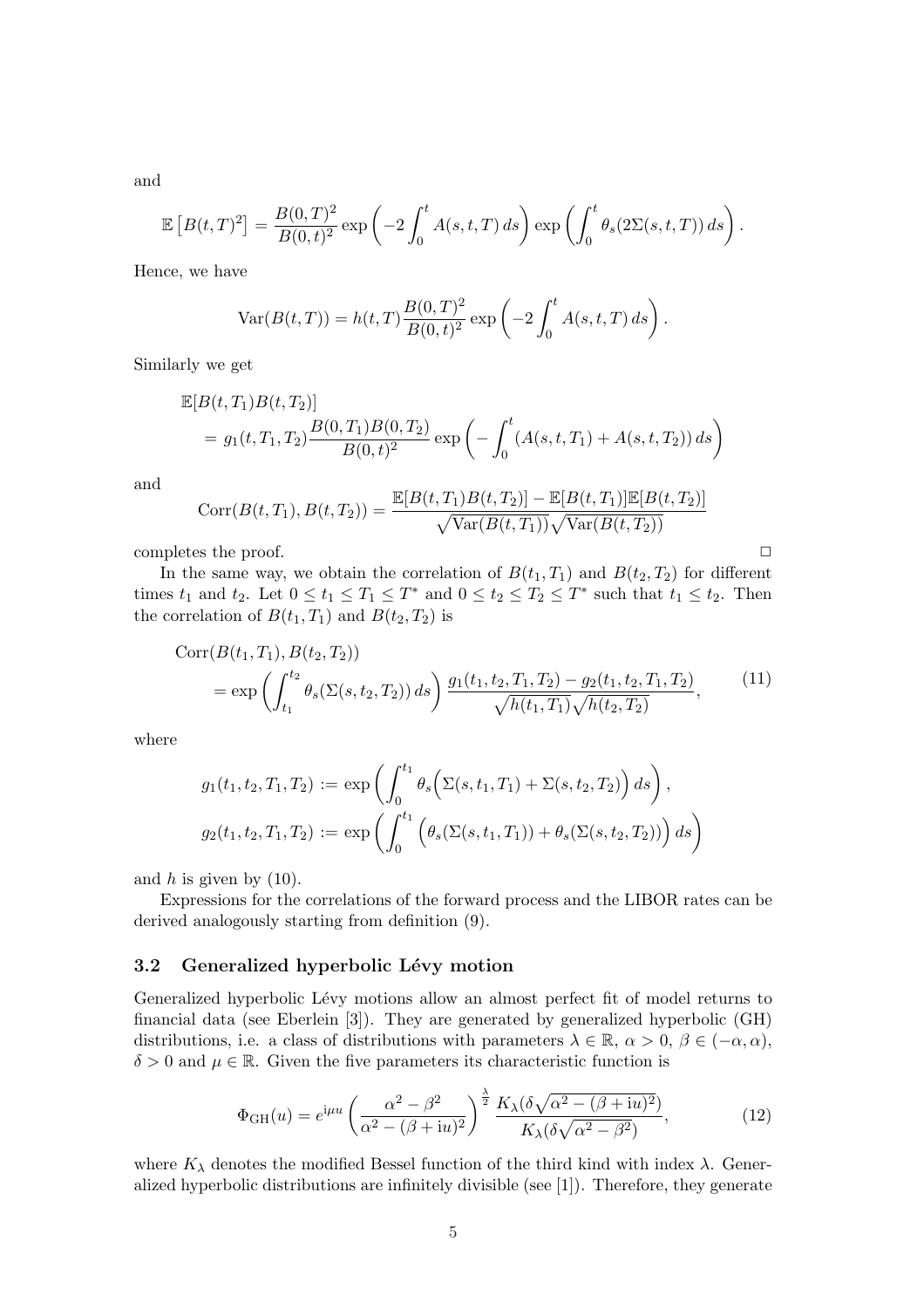Lévy processes which we call generalized hyperbolic Lévy motions. For  $\lambda = -1/2$  one gets the subclass of normal inverse Gaussian (NIG) Lévy motions. The characteristic function of NIG distributions simplifies to

$$
\Phi_{\rm NIG}(u) = e^{i\mu u} \frac{\exp\left(\delta\sqrt{\alpha^2 - \beta^2}\right)}{\exp\left(\delta\sqrt{\alpha^2 - (\beta + \mathrm{i}u)^2}\right)}.\tag{13}
$$

For most purposes in financial modeling subclasses with a smaller number of parameters (such as the NIG distributions or the hyperbolic distributions which correspond to  $\lambda = 1$ ) already provide sufficient flexibility.



 $a = 0.05$ 

Figure 1 shows the correlations of zero coupon bond prices along the time axis t up to maturity of the bond with the shorter maturity for different pairs  $T_1, T_2$ . The driving process  $L$  is a NIG Lévy motion and we used a Vasiček volatility structure

$$
\sigma(s,T) = \sigma_0 e^{-a(T-s)}\tag{14}
$$

with  $a \neq 0$ . We can set  $\sigma_0 = 1$  as this parameter can be included in the driving Lévy process. Note that the correlation does not depend on the parameter  $\mu$ .

The normal inverse Gaussian distribution with  $\beta = 0$  converges weakly to a normal distribution with variance  $\sigma^2$  if  $\alpha \to \infty$  and  $\delta \to \infty$  such that  $\delta/\alpha \to \sigma^2$  (see Eberlein and von Hammerstein [11]). Figure 2 shows that the correlations of zero coupon bond prices increase if the driving process approaches a standard Brownian motion.

# 4 The Lévy LIBOR model

In the Lévy LIBOR model (or Lévy market model) the basic quantities are the forward LIBOR rates which are modeled directly by a driving time-inhomogeneous Lévy process.

#### 4.1 The construction of the model

The Lévy LIBOR model is constructed via a backward induction (see Eberlein and Özkan [9]). Assume that a discrete tenor structure  $0 = T_0 < T_1 < \cdots < T_N < T_{N+1} =$  $T^*$  is given and set  $\delta_k := T_{k+1} - T_k$ . The starting point is a d-dimensional timeinhomogeneous Lévy process  $L^{T_{N+1}}$  on a complete stochastic basis  $(\Omega, \mathcal{F}_{T_{N+1}}, \mathbb{F}, \mathbb{P}_{T_{N+1}})$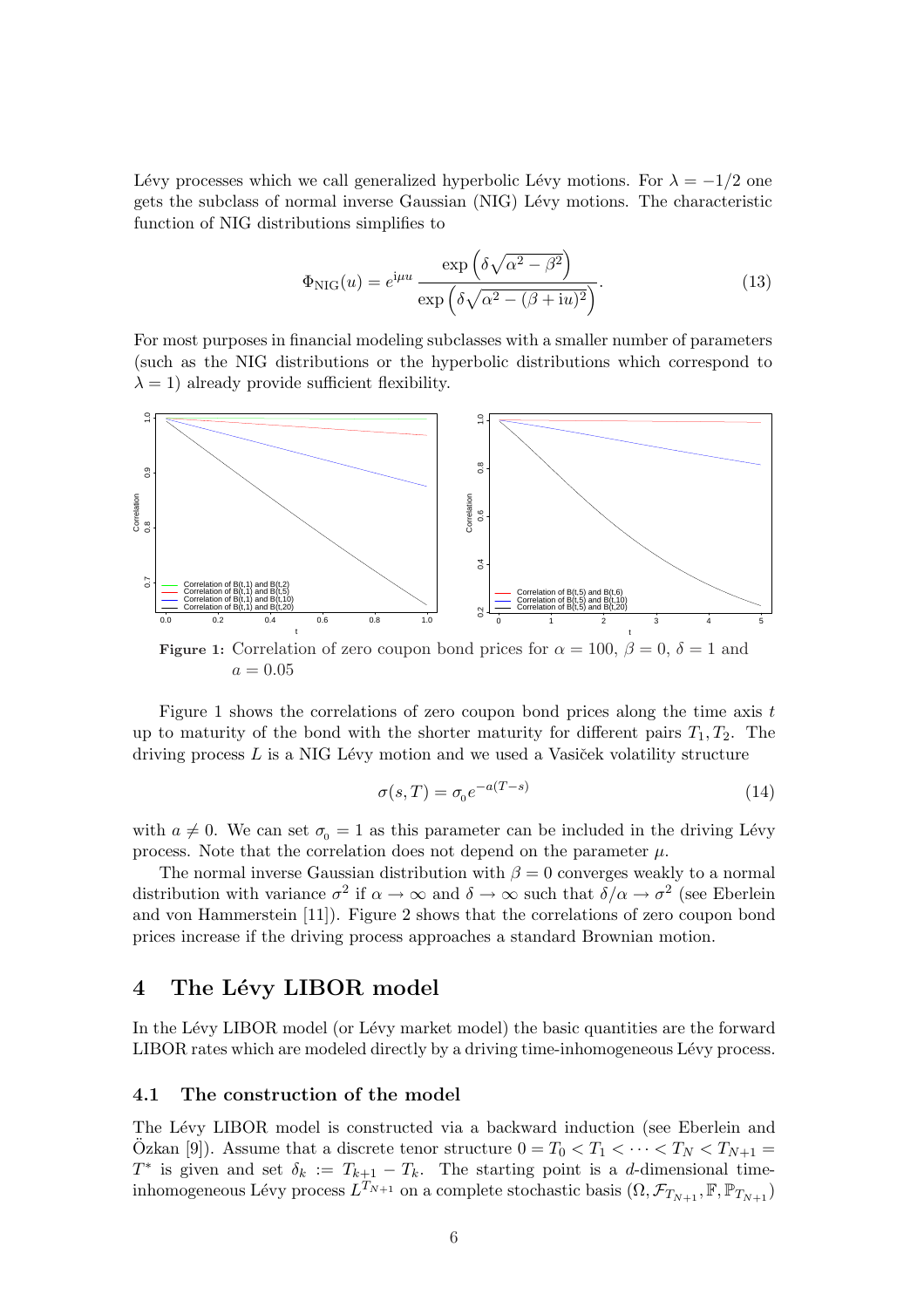

Figure 2: Correlation of zero coupon bond prices for  $\beta = 0$ ,  $a = 0.7$  (on the left side) and  $\beta = 0$ ,  $a = 0.005$  (on the right side respectively)

which satisfies the assumption ( $\mathbb{EM}$ ).  $\mathbb{P}_{T_{n+1}}$  can be interpreted as the forward measure corresponding to time  $T_{N+1}$ . According to (3) the canonical representation of  $L^{T_{N+1}}$  is

$$
L_t^{T_{N+1}} = \int_0^t b_s^{T_{N+1}} ds + \int_0^t \sqrt{c_s} dW_s^{T_{N+1}} + \int_0^t \int_{\mathbb{R}^d} x (\mu - \nu^{T_{N+1}}) (ds, dx), \tag{15}
$$

where  $W^{T_{N+1}}$  is a d-dimensional standard Brownian motion under  $\mathbb{P}_{T_{N+1}}$ .  $\mu$  is the random measure of jumps of  $L^{T_{N+1}}$  and  $\nu^{T_{N+1}}(ds, dx) = F_s^{T_{N+1}}(dx)ds$  is the  $\mathbb{P}_{T_{N+1}}$ compensator of  $\mu$ . The model is based on the following assumptions.

**Assumption** (LR.1): For every  $T_i$  there is a bounded, continuous, deterministic function  $\lambda(\cdot,T_i)$  :  $[0,T^*] \to \mathbb{R}^d$  which represents the volatility of the forward LIBOR rate  $L(\cdot, T_i)$ . We assume that

$$
\sum_{i=1}^{N} |\lambda^{j}(s, T_{i})| \leq M
$$

for all  $s \in [0, T^*]$  and all  $j \in \{1, ..., d\}$ . M is the constant from assumption (EM) and  $\lambda(s,T_i)=0$  for  $s>T_i$ .

**Assumption** (LR.2): The initial zero coupon bond prices  $B(0, T_i)$ ,  $i \in \{1, ..., N+1\}$ , are strictly positive and strictly decreasing in i. Consequently, the initial values of the LIBOR rates are given by

$$
L(0,T_i) = \frac{1}{\delta_i} \left( \frac{B(0,T_i)}{B(0,T_{i+1})} - 1 \right) > 0.
$$

To start the backward induction the most distant LIBOR rate  $L(t, T_N)$  is defined as  $\mathbf{r}$ 

$$
L(t,T_N) := L(0,T_N) \exp\left(\int_0^t \lambda(s,T_N) dL_s^{T_{N+1}}\right).
$$
 (16)

The drift coefficient  $b^{T_{N+1}}$  is chosen in such a way that  $L(\cdot, T_N)$  is a martingale under  $\mathbb{P}_{T_{N+1}}$ . Then, the forward measure  $\mathbb{P}_{T_N}$  corresponding to time  $T_N$  is defined by the Radon–Nikodym derivative

$$
\frac{d\mathbb{P}_{T_N}}{d\mathbb{P}_{T_{N+1}}} = \frac{1 + \delta_N L(T_N, T_N)}{1 + \delta_N L(0, T_N)}.
$$
\n(17)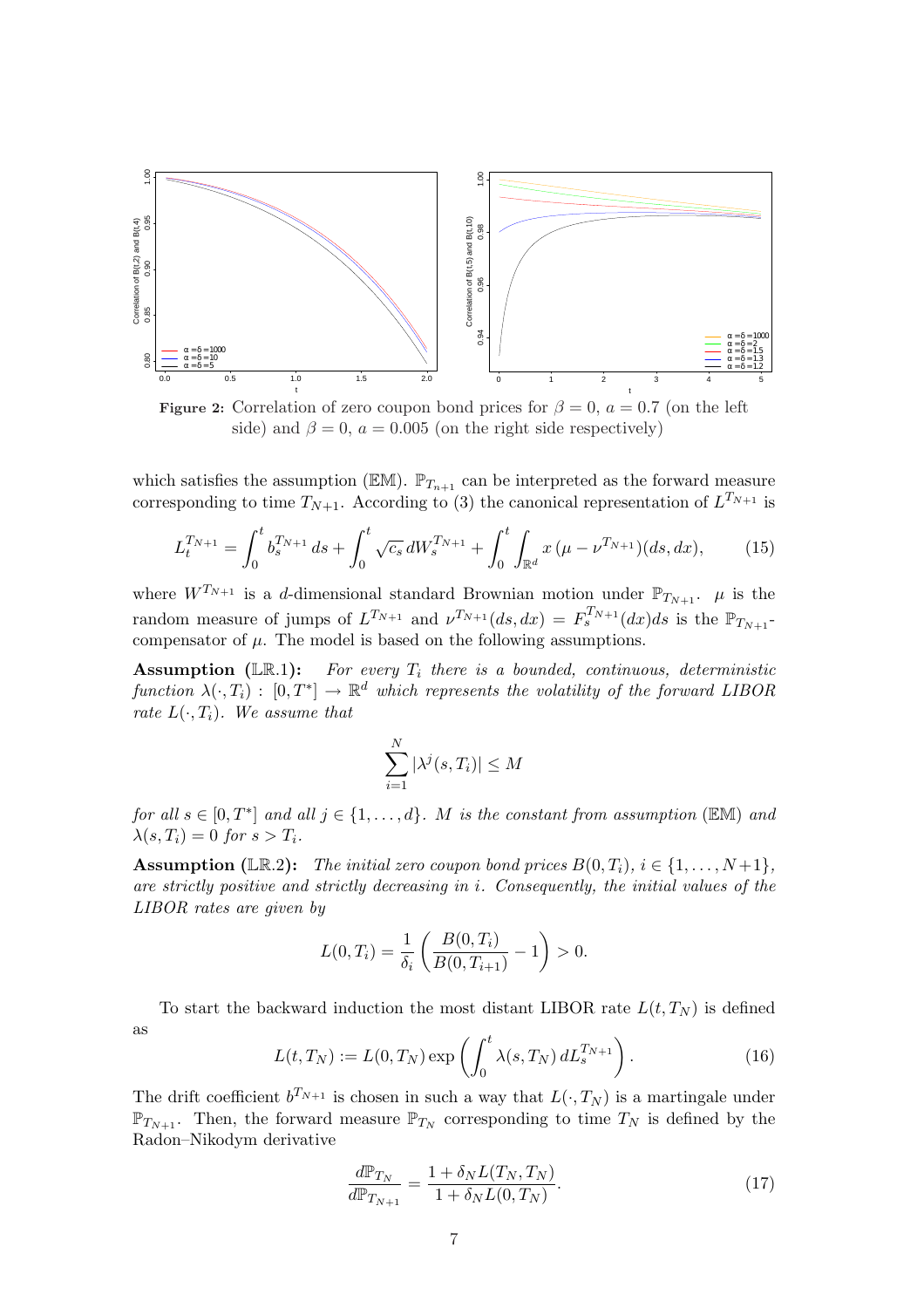Applying Girsanov's theorem (for semimartingales), we see that under  $\mathbb{P}_{T_N}$  the process  $L^{T_{N+1}}$  is a semimartingale with canonical representation

$$
L_t^{T_{N+1}} = \int_0^t \tilde{b}_s^{T_N} ds + \int_0^t \sqrt{c_s} dW_s^{T_N} + \int_0^t \int_{\mathbb{R}^d} x \, (\mu - \nu^{T_N})(ds, dx), \tag{18}
$$

where  $W^{T_N}$  is a standard Brownian motion.  $\nu^{T_N}$  is the  $\mathbb{P}_{T_N}$ -compensator of  $\mu$ . In general,  $\nu^{T_N}$  and  $\tilde{b}_s^{T_N}$  are no longer deterministic and therefore  $L^{T_{N+1}}$  is not a timeinhomogeneous Lévy process under  $\mathbb{P}_{T_N}$  anymore. In the next step the LIBOR rates  $L(\cdot, T_{N-1})$  are defined. For a drift term  $(b_s^{T_N})$  consider the semimartingale

$$
L_t^{T_N} := \int_0^t b_s^{T_N} \, ds + \int_0^t \sqrt{c_s} \, dW_s^{T_N} + \int_0^t \int_{\mathbb{R}^d} x \, (\mu - \nu^{T_N})(ds, dx), \tag{19}
$$

where  $c_s$ ,  $W^{T_N}$  and  $\nu^{T_N}$  are as in (18). The LIBOR rates  $L(t, T_{N-1})$  are given by

$$
L(t, T_{N-1}) := L(0, T_{N-1}) \exp\left(\int_0^t \lambda(s, T_{N-1}) dL_s^{T_N}\right).
$$
 (20)

Again,  $b^{T_N}$  is chosen in such a way that  $L(\cdot, T_{N-1})$  is a martingale under  $\mathbb{P}_{T_N}$ .

Continuing via backward induction we get forward LIBOR rates  $L(\cdot, T_i)$  and forward martingale measures  $\mathbb{P}_{T_{j+1}}$  such that for every  $j \in \{1, ..., N\}$   $L(\cdot, T_j)$  is a  $\mathbb{P}_{T_{j+1}}$ martingale of the form

$$
L(t,T_j) = L(0,T_j) \exp\left(\int_0^t \lambda(s,T_j) dL_s^{T_{j+1}}\right),\tag{21}
$$

where  $L^{T_{j+1}}$  is a semimartingale with the canonical representation

$$
L_t^{T_{j+1}} = \int_0^t b_s^{T_{j+1}} ds + \int_0^t \sqrt{c_s} dW_s^{T_{j+1}} + \int_0^t \int_{\mathbb{R}^d} x (\mu - \nu^{T_{j+1}}) (ds, dx) \tag{22}
$$

for an appropriately chosen drift term  $(b_s^{T_{j+1}})$ .

In (22),  $W^{T_{j+1}}$  is a d-dimensional standard Brownian motion under  $\mathbb{P}_{T_{j+1}}$  and  $\nu^{T_{j+1}}(ds, dx)$  is the  $\mathbb{P}_{T_{j+1}}$ -compensator of  $\mu$ . From the backward induction (see [9, p. 338–342]) we derive the relations

$$
W_t^{T_j} = W_t^{T_{j+1}} - \int_0^t \ell(s-, T_j) \sqrt{c_s} \lambda(s, T_j) \, ds \tag{23}
$$

where

$$
\ell(s-,T_j) := \frac{\delta_j L(s-,T_j)}{1 + \delta_j L(s-,T_j)}
$$
\n(24)

and

$$
\nu^{T_{j+1}}(ds, dx) = F_s^{T_{j+1}}(dx)ds
$$
\n(25)

where

$$
F_s^{T_j}(dx) = \left(\ell(s-,T_j)\left(e^{\langle \lambda(s,T_j),x\rangle}-1\right)+1\right)F_s^{T_{j+1}}(dx). \tag{26}
$$

Let  $i > j$ . Then  $L^{T_{i+1}}$  and  $L^{T_{j+1}}$  differ only by a drift term. We have

$$
L_t^{T_{i+1}} - L_t^{T_{j+1}} = \int_0^t d_s^{i,j} \, ds \tag{27}
$$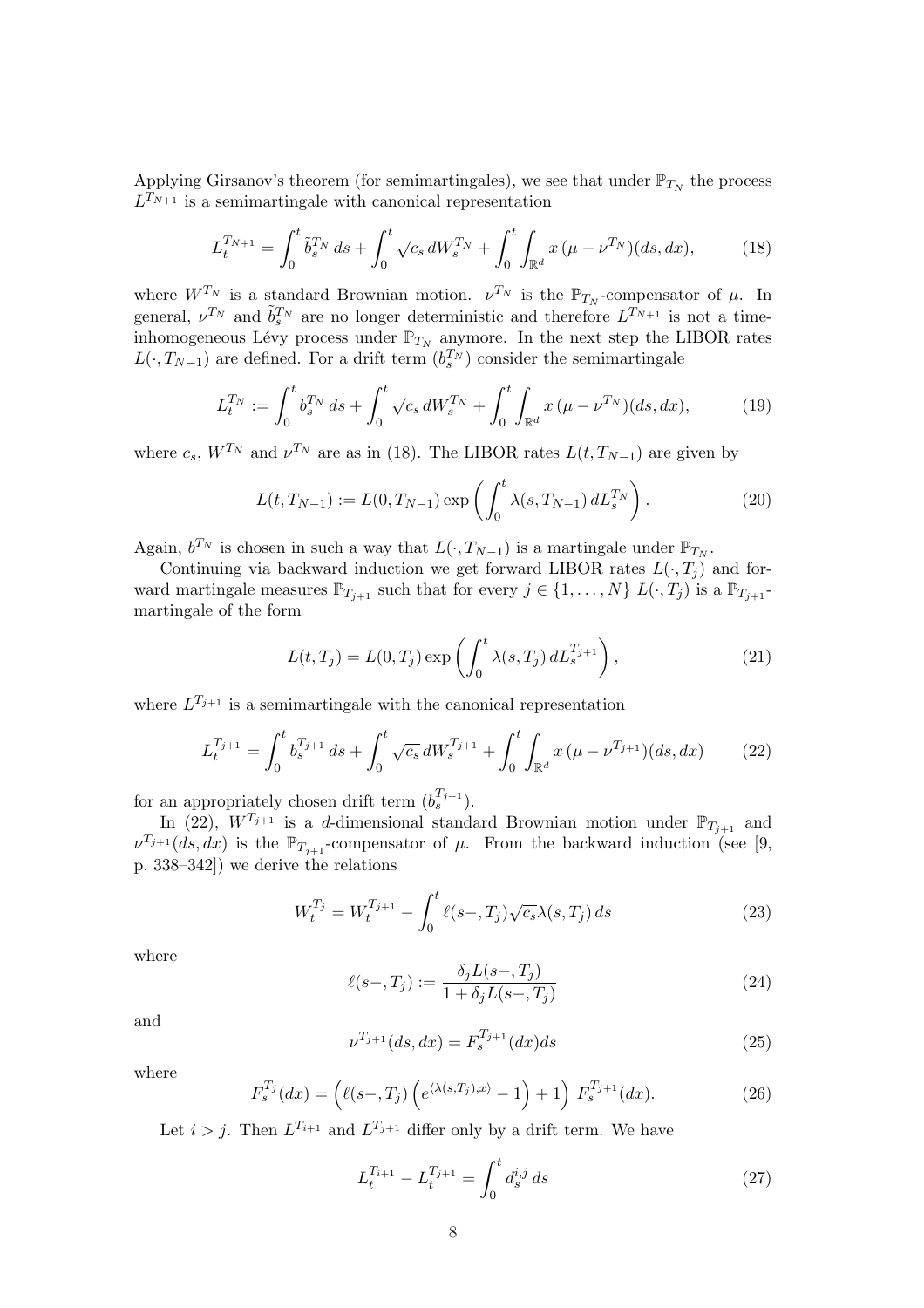with

$$
d_s^{i,j} = b_s^{T_{i+1}} - b_s^{T_{j+1}} + \sum_{k=j+1}^i \ell(s-, T_k) \left( c_s \lambda(s, T_k) + \int_{\mathbb{R}^d} x \left( e^{\langle \lambda(s, T_k), x \rangle} - 1 \right) F_s^{T_{k+1}}(dx) \right).
$$
\n(28)

#### 4.2 The correlations of the LIBOR rates

As already pointed out, the driving processes  $L^{T_{j+1}}$ , which are constructed during the backward induction, are in general not time-inhomogeneous Lévy processes anymore. From now on, we approximate the random terms

$$
\ell(s-,T_i) = \frac{\delta_i L(s-,T_i)}{1 + \delta_i L(s-,T_i)}
$$

by their deterministic initial values

$$
\ell(0, T_i) = \frac{\delta_i L(0, T_i)}{1 + \delta_i L(0, T_i)}.
$$
\n(29)

This will enable us to calculate the correlations of the LIBOR rates because then all driving processes  $L^{T_{i+1}}$  are time-inhomogeneous Lévy processes and differ only by deterministic drift terms as given in (27). Set

$$
\tilde{\theta}_s^{T_{i+1}}(z) := \frac{1}{2} \langle z, c_s z \rangle + \int_{\mathbb{R}^d} \left( e^{\langle z, x \rangle} - 1 - \langle z, x \rangle \right) F_s^{T_{i+1}}(dx)
$$
\n(30)

and define the time-inhomogeneous Lévy process  $\tilde{L}^{T_{i+1}}$  by  $\tilde{L}^{T_{i+1}}_t := L_t^{T_{i+1}}$  $rt$  $\int_0^t b_s^{T_{i+1}} ds.$ 

**Theorem 3** Let i, j,  $k \in \{1, ..., N\}$  and  $0 \le t \le \min\{T_i, T_j\}$ . Then, given the measure  $\mathbb{P}_{T_{k+1}}$  (and under the approximation), the correlation of the LIBOR rates  $L(t,T_i)$ and  $L(t, T_i)$  is

$$
Corr_{\mathbb{P}_{T_{k+1}}}(L(t,T_i),L(t,T_j)) = \frac{g_1(t,i,j,k) - g_2(t,i,j,k)}{\sqrt{h(t,i,k))}\sqrt{h(t,j,k)}},
$$

where

$$
g_1(t, i, j, k) := \exp \left( \int_0^t \tilde{\theta}_s^{T_{k+1}} \left( \lambda(s, T_i) + \lambda(s, T_j) \right) ds \right),
$$
  

$$
g_2(t, i, j, k) := \exp \left( \int_0^t \left( \tilde{\theta}_s^{T_{k+1}} \left( \lambda(s, T_i) \right) + \tilde{\theta}_s^{T_{k+1}} \left( \lambda(s, T_j) \right) \right) ds \right)
$$

and for  $l \in \{i, j\}$  we set

$$
h(t,l,k) := \exp\left(\int_0^t \tilde{\theta}_s^{T_{k+1}}(2\lambda(s,T_l)) ds\right) - \exp\left(2\int_0^t \tilde{\theta}_s^{T_{k+1}}(\lambda(s,T_l)) ds\right).
$$

**Proof:** For  $l \in \{i, j\}$ , we have

$$
L_t^{T_{l+1}} = \tilde{L}_t^{T_{k+1}} + \int_0^t \left(b_s^{T_{k+1}} + d_s^{l,k}\right) ds.
$$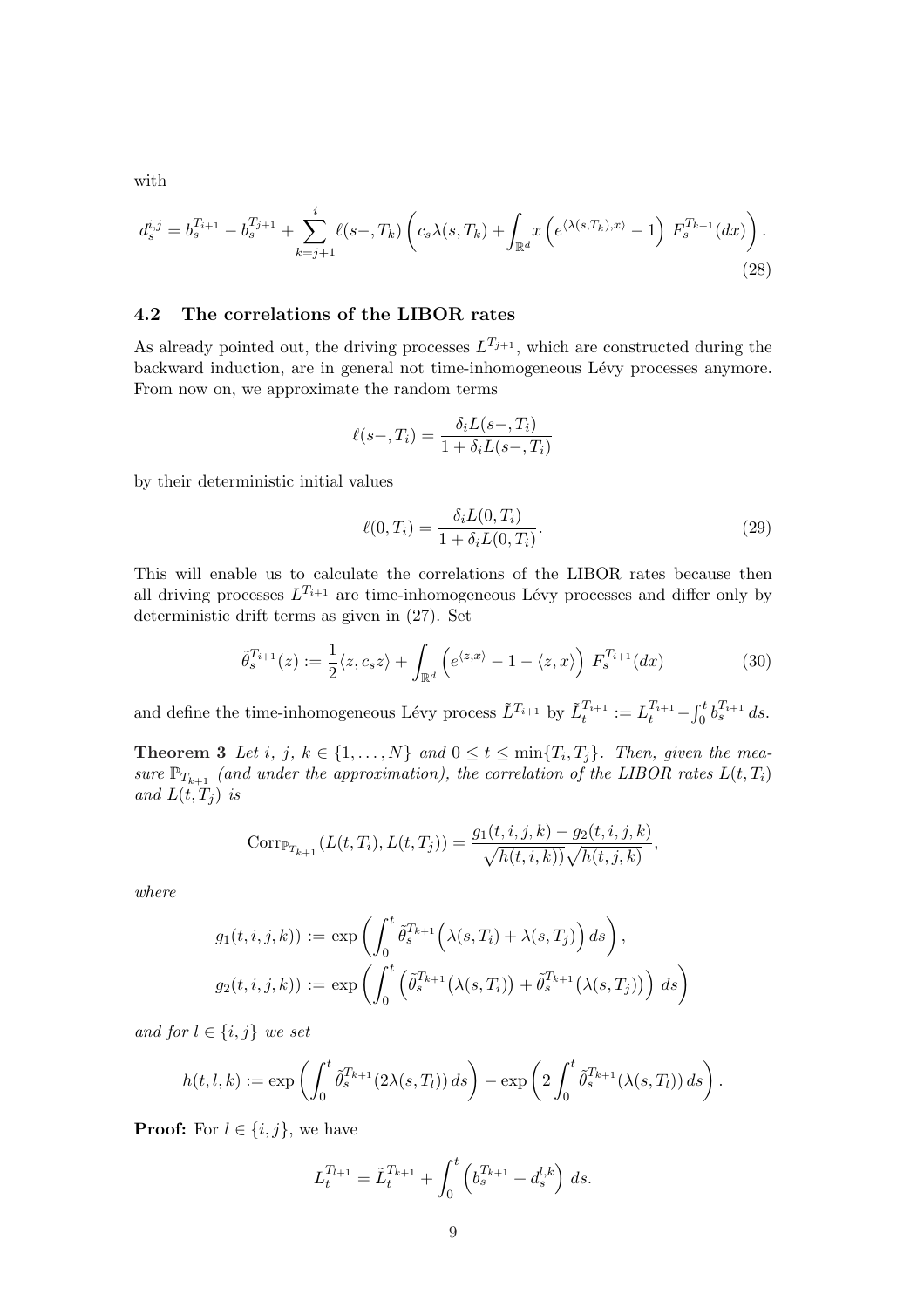Theorem 1 leads to

$$
\mathbb{E}_{\mathbb{P}_{T_{k+1}}}[L(t,T_{l})]
$$
\n
$$
= L(0,T_{l}) \exp \left( \int_{0}^{t} \left\langle \lambda(s,T_{l}), d_{s}^{l,k} + b_{s}^{T_{k+1}} \right\rangle ds \right) \exp \left( \int_{0}^{t} \tilde{\theta}_{s}^{T_{k+1}}(\lambda(s,T_{l})) ds \right),
$$
\n
$$
\mathbb{E}_{\mathbb{P}_{T_{k+1}}}[L(t,T_{l})^{2}]
$$
\n
$$
= L(0,T_{l})^{2} \exp \left( 2 \int_{0}^{t} \left\langle \lambda(s,T_{l}), d_{s}^{l,k} + b_{s}^{T_{k+1}} \right\rangle ds \right) \exp \left( \int_{0}^{t} \tilde{\theta}_{s}^{T_{k+1}}(2\lambda(s,T_{l})) ds \right),
$$

and

$$
\begin{split} \text{Var}_{\mathbb{P}_{T_{k+1}}} \left( L(t, T_l) \right) \\ &= L(0, T_l)^2 \exp \left( 2 \int_0^t \left\langle \lambda(s, T_l), d_s^{l, k} + b_s^{T_{k+1}} \right\rangle \, ds \right) \\ &\cdot \left( \exp \left( \int_0^t \tilde{\theta}_s^{T_{k+1}} \left( 2\lambda(s, T_l) \right) ds \right) - \exp \left( 2 \int_0^t \tilde{\theta}_s^{T_{k+1}} \left( \lambda(s, T_l) \right) ds \right) \right). \end{split}
$$

Similarly, we obtain

$$
\mathbb{E}_{\mathbb{P}_{T_{k+1}}} [L(t, T_i)L(t, T_j)]
$$
\n
$$
= g_1(t, i, j, k) L(0, T_i)L(0, T_j)
$$
\n
$$
\cdot \exp\left(\int_0^t \left(\left\langle \lambda(s, T_i), d_s^{i, k} + b_s^{T_{k+1}} \right\rangle + \left\langle \lambda(s, T_j), d_s^{j, k} + b_s^{T_{k+1}} \right\rangle \right) ds\right)
$$

and the proof is completed by

Corr<sub>$$
\mathbb{P}_{T_{k+1}}(L(t, T_i), L(t, T_j))
$$</sub>  
= 
$$
\frac{\mathbb{E}_{\mathbb{P}_{T_{k+1}}}[L(t, T_i)L(t, T_j)] - \mathbb{E}_{\mathbb{P}_{T_{k+1}}}[L(t, T_i)]\mathbb{E}_{\mathbb{P}_{T_{k+1}}}[L(t, T_j)]}{\sqrt{\text{Var}_{\mathbb{P}_{T_{k+1}}}(L(t, T_i))}\sqrt{\text{Var}_{\mathbb{P}_{T_{k+1}}}(L(t, T_j))}}.
$$

In the same way, the correlation of  $L(t_1, T_i)$  and  $L(t_2, T_i)$  can be calculated for different times  $t_1$  and  $t_2$ . Let  $i, j, k \in \{1, ..., N\}$  and  $0 \le t_1 \le t_2 \le \min\{T_i, T_j\}$ . Then, given the measure  $\mathbb{P}_{T_{k+1}}$  (and under the approximation), the correlation of the LIBOR rates  $L(t_1, T_i)$  and  $L(t_2, T_j)$  is

Corr<sub>$$
F_{k+1}
$$</sub>  $(L(t_1, T_i), L(t_2, T_j))$   
=  $\exp \left( \int_{t_1}^{t_2} \tilde{\theta}_s^{T_{k+1}}(\lambda(s, T_j)) ds \right) \frac{g_1(t_1, i, j, k) - g_2(t_1, i, j, k)}{\sqrt{h(t_1, i, k)} \sqrt{h(t_2, j, k)}},$ 

where  $g_1, g_2$  and h are defined as in Theorem 3.

A suitable volatility structure for the LIBOR rates is given by

$$
\lambda(t, T_i) = a(T_i - t) \exp(-b(T_i - t)) + c \tag{31}
$$

with parameters a, b and c (see [14]). Here, we set  $a = 1$  as this parameter can be included in the driving process. The figures 3–8 show the correlation of LIBOR rates in the Lévy LIBOR model under the measure  $\mathbb{P}_{T_{N+1}}$ . We have assumed that  $L^{T_{N+1}}$  is a Lévy process which is generated by a normal inverse Gaussian distribution (see section 3).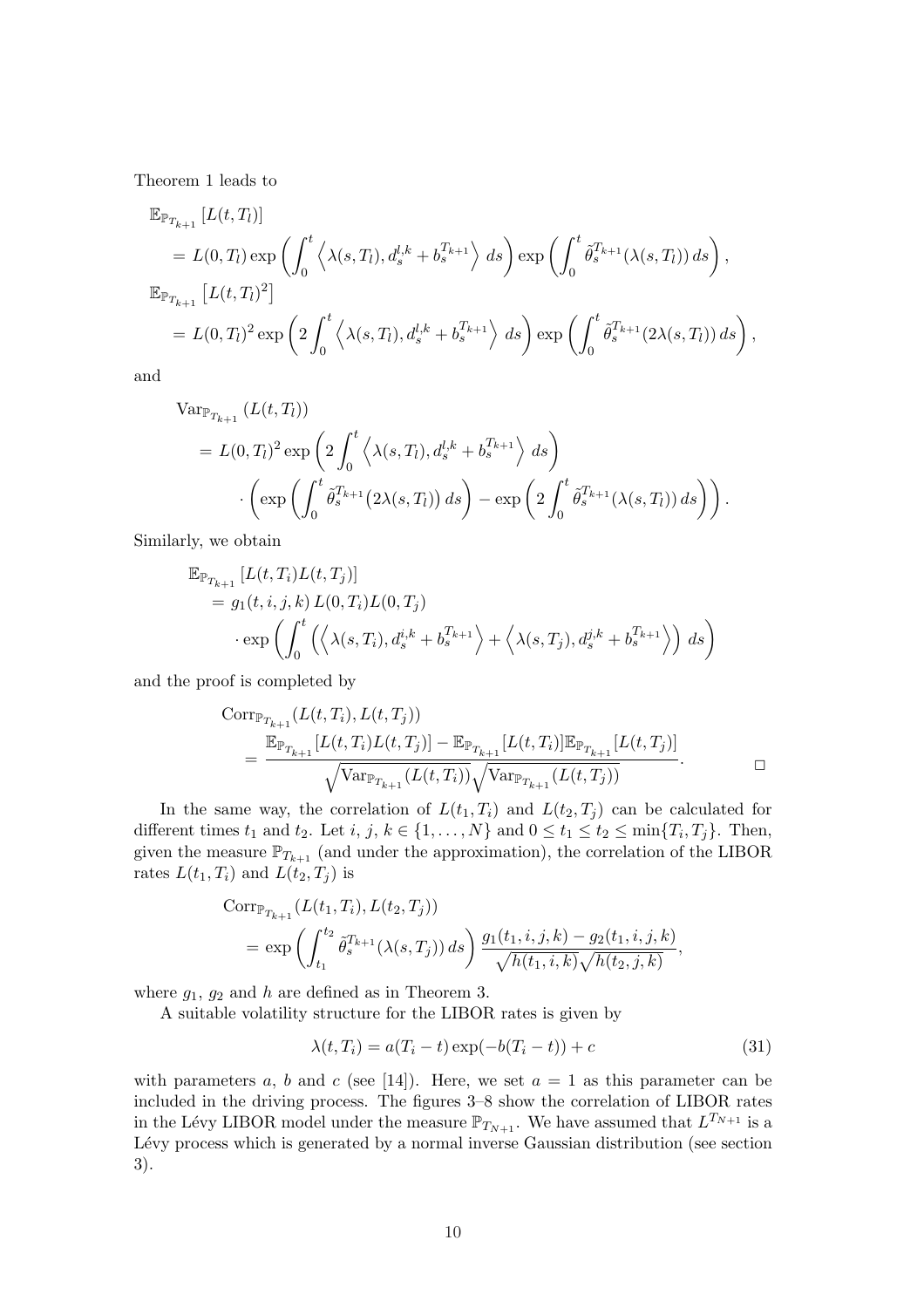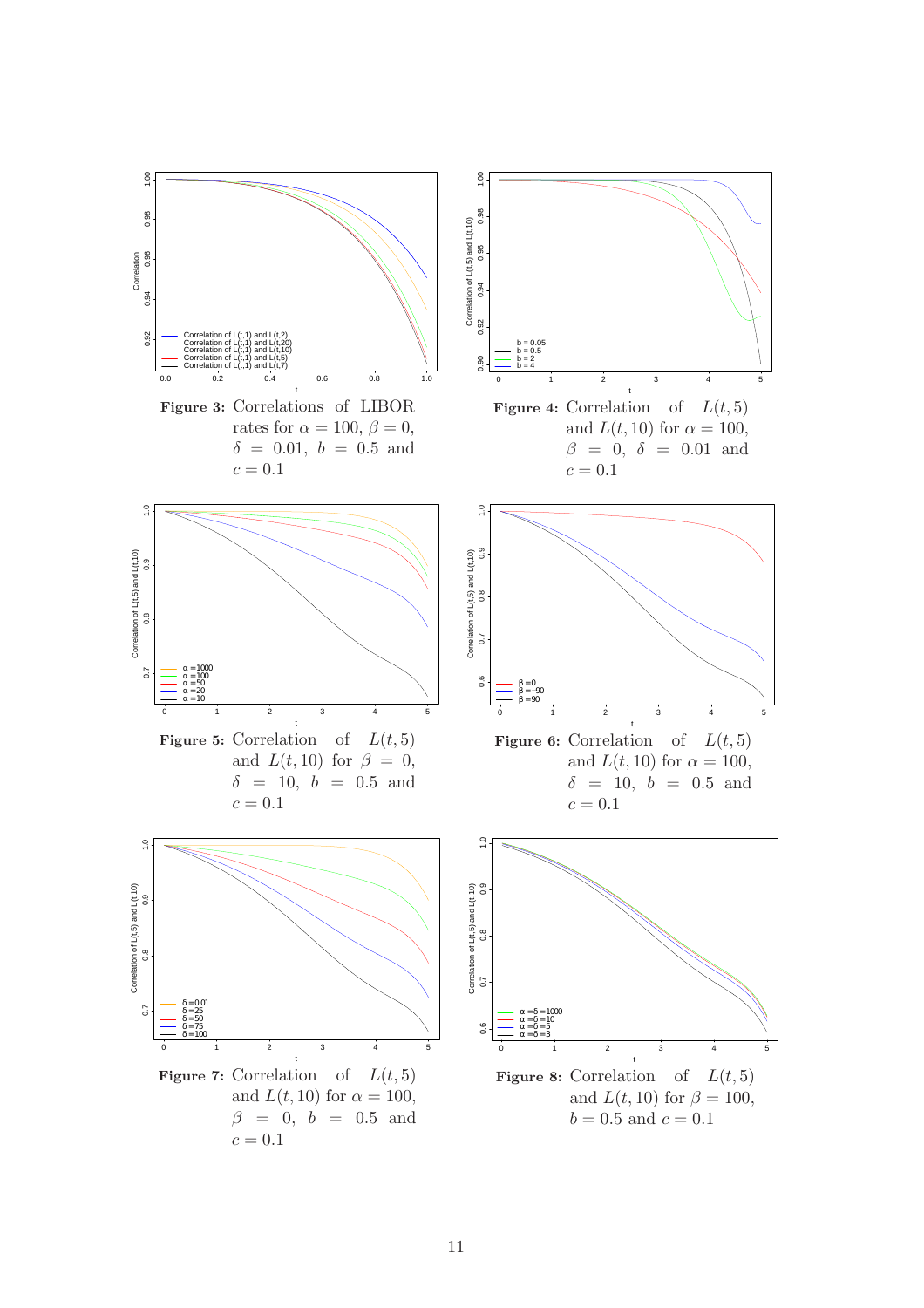### 5 The Lévy forward process model

In the Lévy forward process model the forward processes  $F(\cdot, T_i, T_{i+1})$  are modeled by time-inhomogeneous Lévy processes in a similar way as the LIBOR rates have been modeled in the last section. The LIBOR rates can be deduced from the forward processes by

$$
L(t,T) = \frac{1}{\delta}(F(t,T,T+\delta) - 1).
$$
 (32)

The Lévy forward process model is derived by a backward induction similar to the one of the Lévy LIBOR model (see  $[9]$  and  $[5]$ ). This approach has the advantage that the driving processes remain time-inhomogeneous Lévy processes so that any approximation can be avoided.

Let  $0 = T_0 < T_1 < \cdots < T_N < T_{N+1} = T^*$  denote a discrete tenor structure and set  $\delta_k := T_{k+1} - T_k$ . The construction of the model starts again with a d-dimensional timeinhomogeneous Lévy process  $L^{T_{N+1}}$  on a complete stochastic basis  $(\Omega, \mathcal{F}_{T_{N+1}}, \mathbb{F}, \mathbb{P}_{T_{N+1}})$ which satisfies assumption (EM). Its canonical representation is given by (15). We make the following assumptions.

**Assumption** ( $\mathbb{FP}.1$ ): For every  $T_i$  there is a bounded, continuous, deterministic  $function \lambda(\cdot,T_i): [0,T^*] \to [-M/2,M/2]^d$  which represents the volatility of the forward process  $F(\cdot, T_i, T_{i+1})$ . We assume that for all  $k \in \{1, ..., N\}$ 

$$
\left| \sum_{i=1}^{k} \lambda^{j}(s, T_{i}) \right| \leq M
$$

holds for all  $s \in [0, T^*]$  and all  $j \in \{1, ..., d\}$ . Here, M is the constant from assumption (EM) and we set  $\lambda(s,T_i) = 0$  for  $s > T_i$ .

**Assumption** (FP.2): The initial values of the zero coupon bond prices  $B(0,T_i)$ ,  $i \in \{1, \ldots, N+1\}$ , are strictly positive. Consequently, the initial values of the forward processes are given by  $F(0, T_i, T_{i+1}) = B(0, T_i)/B(0, T_{i+1}).$ 

Then the forward processes  $F(\cdot, T_i, T_{i+1})$  are given by

$$
F(t, T_i, T_{i+1}) := F(0, T_i, T_{i+1}) \exp\left(\int_0^t \lambda(s, T_i) dL_s^{T_{i+1}}\right)
$$
(33)

where  $L^{T_{i+1}}$  are time-inhomogeneous Lévy processes. For  $i \in \{1, ..., N\}$ , the driving processes  $L^{T_{i+1}}$  and the forward martingale measures  $\mathbb{P}_{T_{i+1}}$  are constructed by a backward induction in a similar way as in section 4.1. Here, the time-inhomogeneous Lévy processes  $L^{T_{i+1}}$  differ only by deterministic drift terms. Define  $\tilde{\theta}_s^{T_{i+1}}$  as in (30).

The correlations of the forward processes and the LIBOR rates in the Lévy forward process model can now be calculated in exactly the same way as in the L´evy LIBOR model in section 4.2.

Let  $i, j, k \in \{1, ..., N\}$  and  $0 \le t \le \min\{T_i, T_j\}$ . Then under the measure  $\mathbb{P}_{T_{k+1}}$ the correlation of  $F(t, T_i, T_{i+1})$  and  $F(t, T_j, T_{j+1})$  is given by

$$
Corr_{\mathbb{P}_{T_{k+1}}}(F(t, T_i, T_{i+1}), F(t, T_j, T_{j+1})) = \frac{g_1(t, i, j, k) - g_2(t, i, j, k)}{\sqrt{h(t, i, k)}\sqrt{h(t, j, k)}},
$$
(34)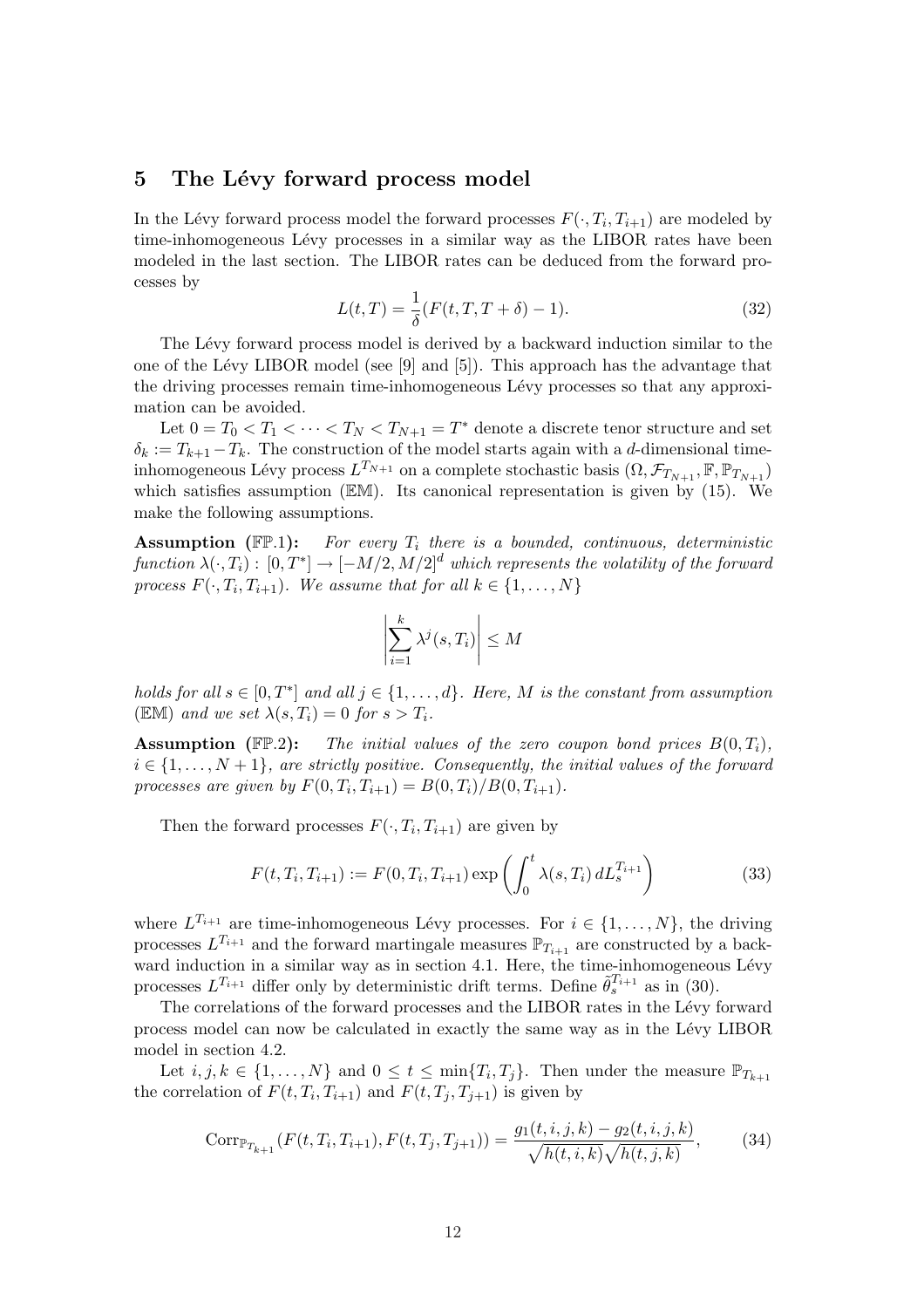where

$$
g_1(t, i, j, k) := \exp\left(\int_0^t \tilde{\theta}_s^{T_{k+1}}\left(\lambda(s, T_i) + \lambda(s, T_j)\right) ds\right),
$$
  

$$
g_2(t, i, j, k) := \exp\left(\int_0^t \left(\tilde{\theta}_s^{T_{k+1}}\left(\lambda(s, T_i)\right) + \tilde{\theta}_s^{T_{k+1}}\left(\lambda(s, T_j)\right)\right) ds\right)
$$

and for  $l \in \{i, j\}$  we set

$$
h(t,l,k) := \exp\left(\int_0^t \tilde{\theta}_s^{T_{k+1}}(2\lambda(s,T_l)) ds\right) - \exp\left(2\int_0^t \tilde{\theta}_s^{T_{k+1}}(\lambda(s,T_l)) ds\right).
$$

Under  $\mathbb{P}_{T_{k+1}}$ , the LIBOR rates  $L(t, T_i)$  and  $L(t, T_j)$  have the same correlation as  $F(t, T_i, T_{i+1})$  and  $F(t, T_j, T_{j+1})$ . This follows immediately from (32).

Let  $0 \le t_1 \le t_2 \le \min\{T_i, T_j\}$ . The correlation of  $F(t_1, T_i, T_{i+1})$  and  $F(t_2, T_j, T_{j+1})$ under  $\mathbb{P}_{T_{k+1}}$  is

$$
Corr_{\mathbb{P}_{T_{k+1}}}(F(t_1, T_i, T_{i+1}), F(t_2, T_j, T_{j+1}))
$$
  
= 
$$
\exp\left(\int_{t_1}^{t_2} \tilde{\theta}_s^{T_{k+1}}(\lambda(s, T_j)) ds\right) \frac{g_1(t_1, i, j, k) - g_2(t_1, i, j, k)}{\sqrt{h(t_1, i, k)}\sqrt{h(t_2, j, k)}}
$$
(35)

with  $g_1, g_2$  and h defined as above. The LIBOR rates  $L(t_1, T_i)$  and  $L(t_2, T_i)$  again have the same correlation as  $F(t_1, T_i, T_{i+1})$  and  $F(t_2, T_j, T_{j+1})$  under  $\mathbb{P}_{T_{k+1}}$ .

#### 6 The cross-currency Lévy LIBOR model

The cross-currency Lévy LIBOR model is an extension of the Lévy LIBOR model to a multi-currency setting (see Eberlein and Koval [7]).

#### 6.1 Construction of the model

We consider  $m + 1$  markets with different currencies. They are labelled with indices  $0, 1, \ldots, m$  where 0 denotes the domestic market. Let  $0 = T_0 < T_1 < \cdots < T_N <$  $T_{N+1} = T^*$  be a discrete tenor structure which is assumed to be the same for every market. Set  $\delta_k = T_{k+1} - T_k$ . The construction of the model starts with a ddimensional time-inhomogeneous Lévy process  $L^{0,T_{N+1}}$  on a complete stochastic basis  $(\Omega, \mathcal{F}_{T_{N+1}}, \mathbb{F}, \mathbb{P}^{0,T_{N+1}})$  which satisfies assumption ( $\mathbb{EM}$ ). The canonical representation of  $L^{0,T_{N+1}}$  is given by

$$
L_t^{0,T_{N+1}} = \int_0^t b_s^{0,T_{N+1}} ds + \int_0^t \sqrt{c_s} dW_s^{0,T_{N+1}} + \int_0^t \int_{\mathbb{R}^d} x (\mu - \nu^{0,T_{N+1}}) (ds, dx), \quad (36)
$$

where  $W^{0,T_{N+1}}$  is a d-dimensional standard Brownian motion under  $\mathbb{P}_{0,T_{N+1}}$ .  $\mu$  is the random measure of jumps of  $L^{0,T_{N+1}}$  and  $\nu^{0,T_{N+1}}$  is the  $\mathbb{P}_{0,T_{N+1}}$ -compensator of  $\mu$ .

As a first step, a model for the forward exchange rates is designed. It is based on the following assumptions.

**Assumption** (FXR.1): For every market  $i \in \{0, 1, ..., m\}$  there is a strictly positive family of zero coupon bond prices  $B^i(0,T_j)$ ,  $j \in \{1,\ldots,N+1\}$ , which is strictly decreasing in j. Furthermore, we assume that positive spot exchange rates  $X^{i}(0)$  are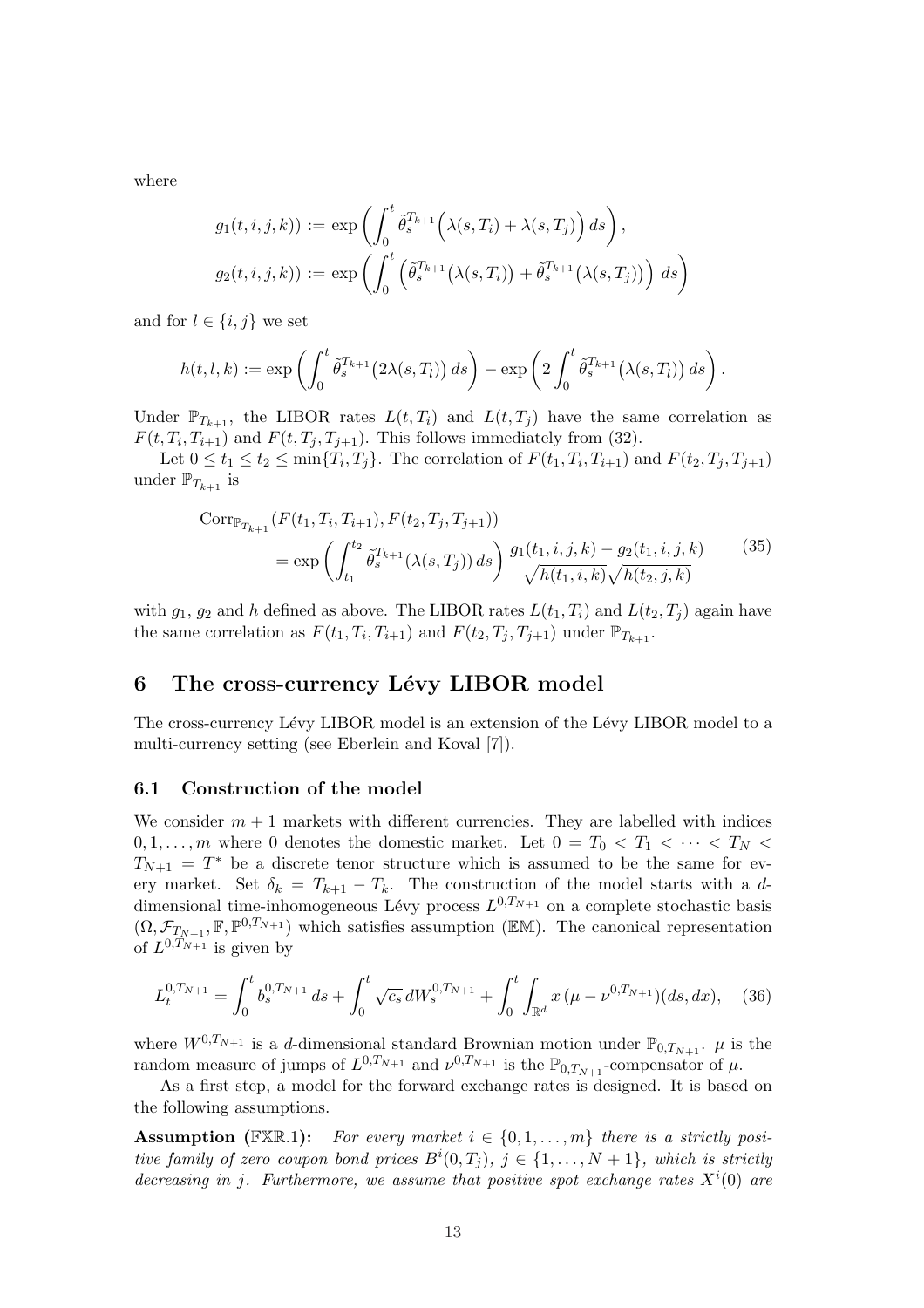given as initial values (expressed in units of the domestic currency per unit of the foreign currency). Then the initial value of the forward exchange rate for time  $T^*$  is given by

$$
F_{X^i}(0,T^*) = \frac{B^i(0,T^*)X^i(0)}{B^0(0,T^*)}.
$$

**Assumption** (FXR.2): For every foreign market  $i \in \{1, \ldots, m\}$  there is a continuous deterministic function  $\xi^{i}(\cdot,T^*)$ :  $[0,T^*] \to \mathbb{R}^d$ . We assume that there is a constant  $\overline{M} \in (0, M/(N+2))$  such that

$$
0 \le (\xi^i(s, T^*))_k \le \overline{M}
$$

for all components  $k \in \{1, \ldots, d\}$ , all  $s \in [0, T^*]$  and all  $i \in \{1, \ldots, m\}$ . Here, M is the constant from assumption (EM).

**Assumption** (FXR.3): For every  $i \in \{1, ..., m\}$  the forward exchange rate for  $T^*$  is given by

$$
F_{X^{i}}(t,T^{*}):=F_{X^{i}}(0,T^{*})\exp\left(\int_{0}^{t}\gamma^{i}(s,T^{*})ds+\int_{0}^{t}\xi^{i}(s,T^{*})dL_{s}^{0,T_{N+1}}\right),
$$

where the drift coefficients  $\gamma^{i}(\cdot,T^*)$  are chosen in such a way that  $F_{X^{i}}(\cdot,T^*)$  is a martingale under  $\mathbb{P}_{0,T_{N+1}}$ .

For every foreign market  $i \in \{1, \ldots, m\}$ , forward martingale measures  $\mathbb{P}_{i,T_{N+1}}$  associated with  $T_{N+1} = T^*$  are defined by the Radon–Nikodym derivative ¯

$$
\left. \frac{d\mathbb{P}_{i,T_{N+1}}}{d\mathbb{P}_{0,T_{N+1}}}\right|_{\mathcal{F}_t} = \frac{F_{X^i}(t,T^*)}{F_{X^i}(t,T^*)}.
$$
\n(37)

According to Girsanov's theorem,  $L^{0,T_{N+1}}$  is a time inhomogeneous Lévy process under  $\mathbb{P}_{i,T_{N+1}}$  with the canonical representation

$$
L_t^{0,T_{N+1}} = \int_0^t \tilde{b}_s^{i,T_{N+1}} ds + \int_0^t \sqrt{c_s} dW_s^{i,T_{N+1}} + \int_0^t \int_{\mathbb{R}^d} x (\mu - \nu^{i,T_{N+1}}) (ds, dx), \tag{38}
$$

where  $W^{i,T_{N+1}}$  is a d-dimensional standard Brownian motion under  $\mathbb{P}_{i,T_{N+1}}$  and  $\nu^{i,T_{N+1}}$ is the  $\mathbb{P}_{i,T_{N+1}}$ -compensator of  $\mu$ .

Then, we define driving processes  $L^{i,T_{N+1}}$  for every foreign market  $i \in \{1,\ldots,d\}$  by

$$
L_t^{i,T_{N+1}} := \int_0^t b_s^{i,T_{N+1}} ds + \int_0^t \sqrt{c_s} dW_s^{i,T_{N+1}} + \int_0^t \int_{\mathbb{R}^d} x (\mu - \nu^{i,T_{N+1}}) (ds, dx). \tag{39}
$$

Here,  $W^{i,T_{N+1}}$  and  $\nu^{i,T_{N+1}}$  are given by (38) and  $b^{i,T_{N+1}}$  is specified during the construction of the LIBOR rates. The time-inhomogeneous Lévy processes  $L^{i,T_{N+1}}$  differ only by deterministic drift terms.

Now, a model for the LIBOR rates  $L^i(\cdot, T_j)$  in every market  $i \in \{0, 1, \ldots, m\}$  can be constructed. In every market, i.e. keeping  $i$  fixed, the construction is exactly the same as the construction of the Lévy LIBOR model in section 4. We obtain driving processes  $L^{i,T_{j+1}}$  and measures  $\mathbb{P}_{i,T_{j+1}}$  so that the LIBOR rates  $L^{i}(\cdot,T_j)$  are given in the form  $\mathbf{r}$ 

$$
L^{i}(t, T_{j}) = L^{i}(0, T_{j}) \exp\left(\int_{0}^{t} \lambda^{i}(s, T_{j}) dL^{i, T_{j+1}}_{s}\right).
$$
 (40)

As in section 4, the LIBOR rates  $L^i(\cdot, T_j)$  are martingales under  $\mathbb{P}_{i,T_{j+1}}$ .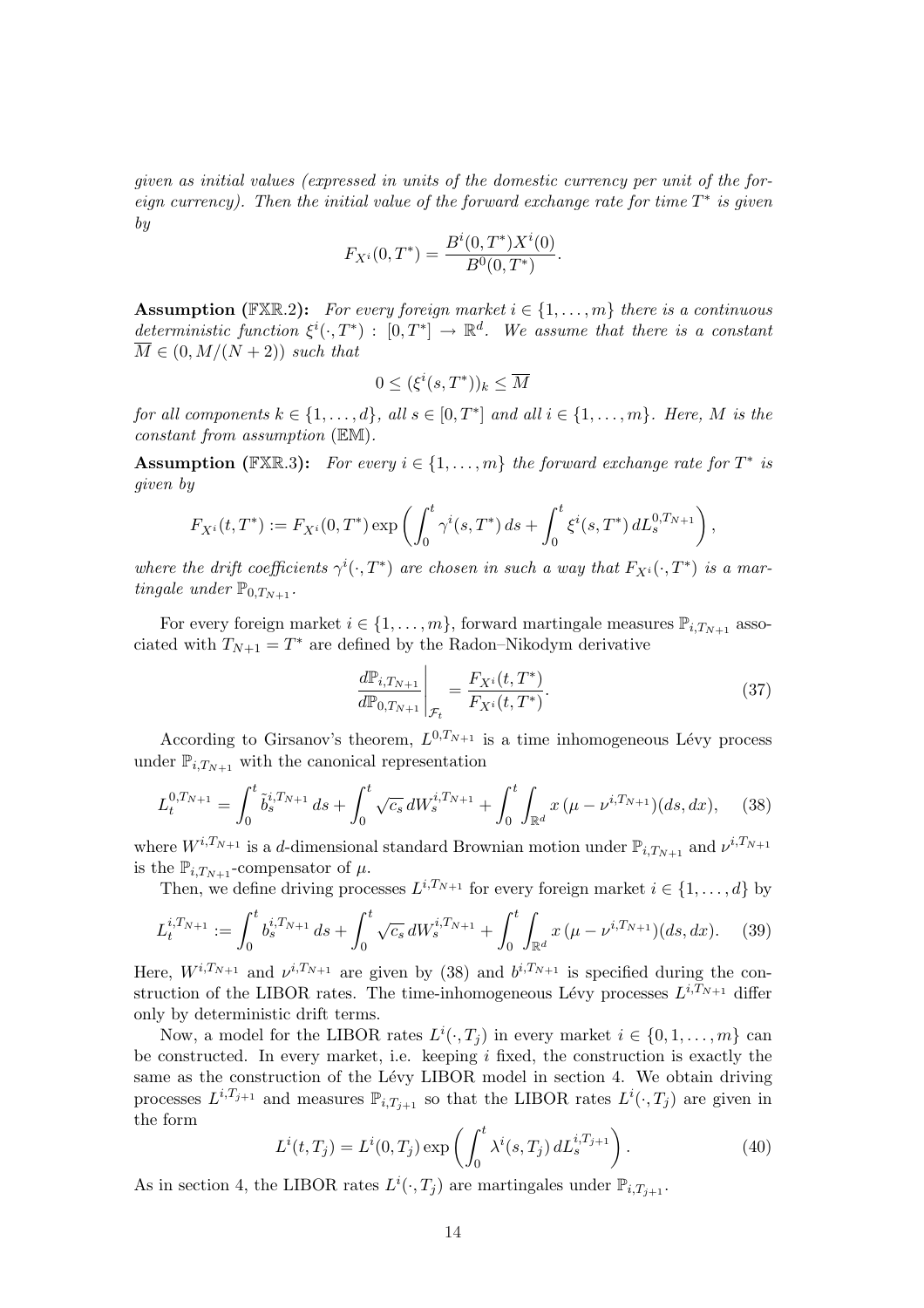#### 6.2 Correlations of the LIBOR rates

The correlations of the LIBOR rates in the cross-currency Lévy LIBOR model can be calculated in the same way as in the L´evy LIBOR model. Here, we use again the approximation which has been introduced in section 4.2.

With this approximation, all the driving processes  $L^{i,T_{j+1}}$  are time-inhomogeneous Lévy processes which differ only by deterministic drift terms.  $L^{i,T_{j+1}}$  has the canonical representation

$$
L_t^{i,T_{j+1}} = \int_0^t b_s^{i,T_{j+1}} ds + \int_0^t \sqrt{c_s} dW_s^{i,T_{j+1}} + \int_0^t \int_{\mathbb{R}^d} x (\mu - \nu^{i,T_{j+1}}) (ds, dx), \tag{41}
$$

where  $\nu^{i,T_{j+1}}(ds, dx) = F_s^{i,T_{j+1}}(dx) ds$  is the  $\mathbb{P}_{i,T_{j+1}}$ -compensator of  $\mu$ . Define

$$
\tilde{\theta}_s^{i,T_{j+1}}(z) := \frac{1}{2} \langle z, c_s z \rangle + \int_{\mathbb{R}^d} \left( e^{\langle z, x \rangle} - 1 - \langle z, x \rangle \right) F_s^{i,T_{j+1}}(dx). \tag{42}
$$

Let  $i_1, i_2, l \in \{0, 1, ..., m\}$  and  $j_1, j_2, k \in \{1, ..., N\}$ . Consider  $t \in [0, T^*]$  such that  $0 \le$  $t \le \min\{T_{j_1}, T_{j_2}\}.$  Then the correlation of the LIBOR rates  $L^{i_1}(t, T_{j_1})$  and  $L^{i_2}(t, T_{j_2})$ under the measure  $\mathbb{P}_{l,T_{k+1}}$  is

$$
Corr_{\mathbb{P}_{l,T_{k+1}}}(L^{i_1}(t,T_{j_1}),L^{i_2}(t,T_{j_2})) = \frac{g_1(t,i_1,i_2,j_1,j_2,l,k) - g_2(t,i_1,i_2,j_1,j_2,l,k)}{\sqrt{h(t,i_1,j_1,l,k))}\sqrt{h(t,i_2,j_2,l,k)}},\tag{43}
$$

where

$$
g_1(t, i_1, i_2, j_1, j_2, l, k)) := \exp\left(\int_0^t \tilde{\theta}_s^{l, T_{k+1}} \left(\lambda^{i_1}(s, T_{j_1}) + \lambda^{i_2}(s, T_{j_2})\right) ds\right),
$$
  

$$
g_2(t, i_1, i_2, j_1, j_2, l, k)) := \exp\left(\int_0^t \left(\tilde{\theta}_s^{l, T_{k+1}} \left(\lambda^{i_1}(s, T_{j_1})\right) + \tilde{\theta}_s^{l, T_{k+1}} \left(\lambda^{i_2}(s, T_{j_2})\right)\right) ds\right)
$$

and for  $p \in \{1, 2\}$  we define

$$
h(t,i_p,j_p,l,k) := \exp\left(\int_0^t \tilde{\theta}_s^{l,T_{k+1}}\big(2\lambda^{i_p}(s,T_{j_p})\big)\,ds\right) - \exp\left(2\int_0^t \tilde{\theta}_s^{l,T_{k+1}}(\lambda^{i_p}(s,T_{j_p}))\,ds\right).
$$

Now, consider different times  $t_1$  and  $t_2$  such that  $0 \le t_1 \le t_2 \le \min\{T_{j_1}, T_{j_2}\}$ . Then the correlation of the LIBOR rates  $L^{i_1}(t_1, T_{j_1})$  and  $L^{i_2}(t_2, T_{j_2})$  under the measure  $\mathbb{P}_{l,T_{k+1}}$ is given by

$$
Corr_{\mathbb{P}_{l,T_{k+1}}}(L^{i_1}(t_1, T_{j_1}), L^{i_2}(t_2, T_{j_2}))
$$
  
= 
$$
\exp\left(\int_{t_1}^{t_2} \tilde{\theta}_s^{l,T_{k+1}}(\lambda^{i_2}(s, T_{j_2})) ds\right) \frac{g_1(t_1, i_1, i_2, j_1, j_2, l, k) - g_2(t_1, i_1, i_2, j_1, j_2, l, k)}{\sqrt{h(t_1, i_1, j_1, l, k)}\sqrt{h(t_2, i_2, j_2, l, k)}}
$$
<sup>(44)</sup>

where  $g_1, g_2$  and h are defined as above.

### 7 Calibration of the Lévy forward rate model

The correlation formulas which we derived in section  $3.1$  allow to calibrate the Lévy forward rate model based on empirical correlations. The calibration is done in two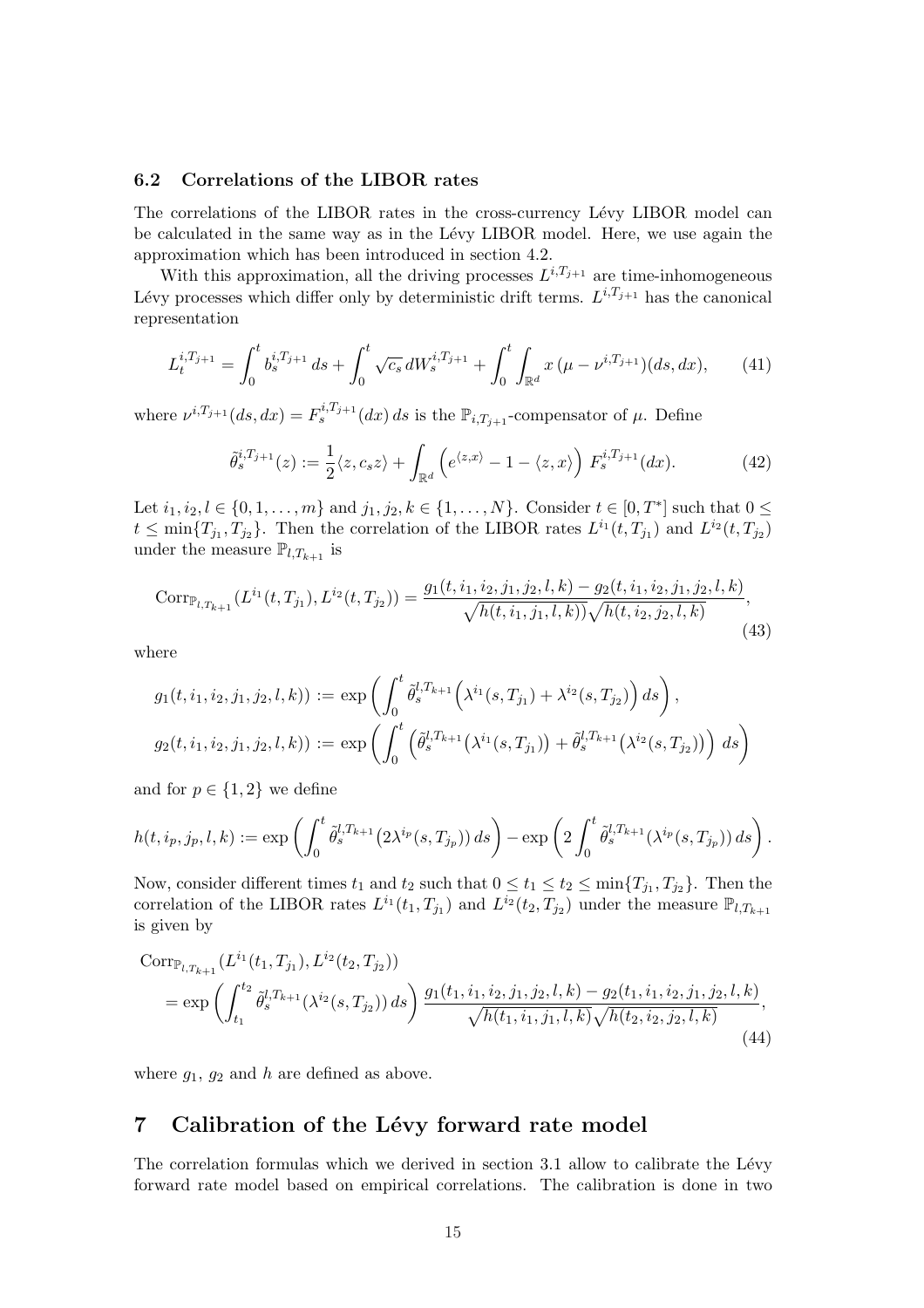steps. In a first step, we estimate correlations between prices of zero coupon bonds using yield curve data. Then in a second step, we use the correlations to estimate the parameters of the driving Lévy process. In the implementation of the estimation procedure we use a Ho–Lee volatility structure

$$
\Sigma(s,T) = \sigma_0(T-s). \tag{45}
$$

Without loss of generality we set  $\sigma_0 = 1$ . As driving processes we consider NIG Lévy processes and Brownian motions. The special case of the Lévy forward rate model driven by a Brownian motion is the HJM model. The method described below can be used in the same way for other stationary volatility structures and general GH processes.

The underlying data set consists of yield curve estimates expressed in terms of their Svensson parameters  $([15])$ . These parameters were estimated by the Deutsche Bundesbank on a daily basis using German government bonds that are listed at the Frankfurt exchange. We use sets of parameters derived from quotes starting August 7, 1997 and ending April 9, 2008, i.e. we consider 2707 trading days. Based on this data set we get  $B(t, T)$  for every day t and any traded maturity T.

In order to estimate correlations, we need independent samples for each price. To create these samples we define the following quantities

Lemma 4 For fixed t, T,  $\Delta$ , where  $t < T$  and  $\Delta \in [0, T^* - T]$ , define the random variable

$$
B^{\Delta}(t,T) := B(t+\Delta,T+\Delta)\frac{B(0,T)}{B(0,t)}\frac{B(\Delta,t+\Delta)}{B(\Delta,T+\Delta)},
$$
\n(46)

then  $B^{\Delta}(t,T)$  has the same distribution as  $B(t,T)$ . Furthermore for  $\Delta \geq t$ ,  $B^{\Delta}(t,T)$ is independent of  $B(t,T)$ .

**Proof:** Using the representation (6) for  $B(t+\Delta, T+\Delta)$ ,  $B(\Delta, T+\Delta)$  and  $B(\Delta, t+\Delta)$ we get

$$
B(t + \Delta, T + \Delta)
$$
  
=  $\frac{B(\Delta, T + \Delta)}{B(\Delta, t + \Delta)}$  exp $\left(-\int_{\Delta}^{t + \Delta} A(s, t + \Delta, T + \Delta) ds + \int_{\Delta}^{t + \Delta} \Sigma(s, t + \Delta, T + \Delta) dL_s\right)$ .

Inserting the Ho–Lee volatility structure and using the stationarity of L and  $\Sigma$  finishes the proof. Note that we also assume stationarity of the drift coefficient, i.e.  $A(s,T)$  =  $A(0, T - s)$  for all  $s \leq T$ .

As a consequence, we get independent random variables  $B^{\Delta}(t, T)$  if we choose  $\Delta =$ t, 2t, 3t, ... Based on the given dataset, we calculate now the values of  $B^{\Delta}(t,T)$  for any discrete t and T with  $0 \le t \le T \le T^*$  and  $\Delta \in \{t, 2t, 3t, \dots\}$ . These will be used as samples to estimate  $Corr(B(t, T_1), B(t, T_2))$ . Note that the samples have to satisfy the following equation

#### Lemma 5

$$
Corr(B^{\Delta}(t,T_1), B^{\Delta}(t,T_2)) = Corr(B(t,T_1), B(t,T_2)) \qquad \forall \Delta \ge t.
$$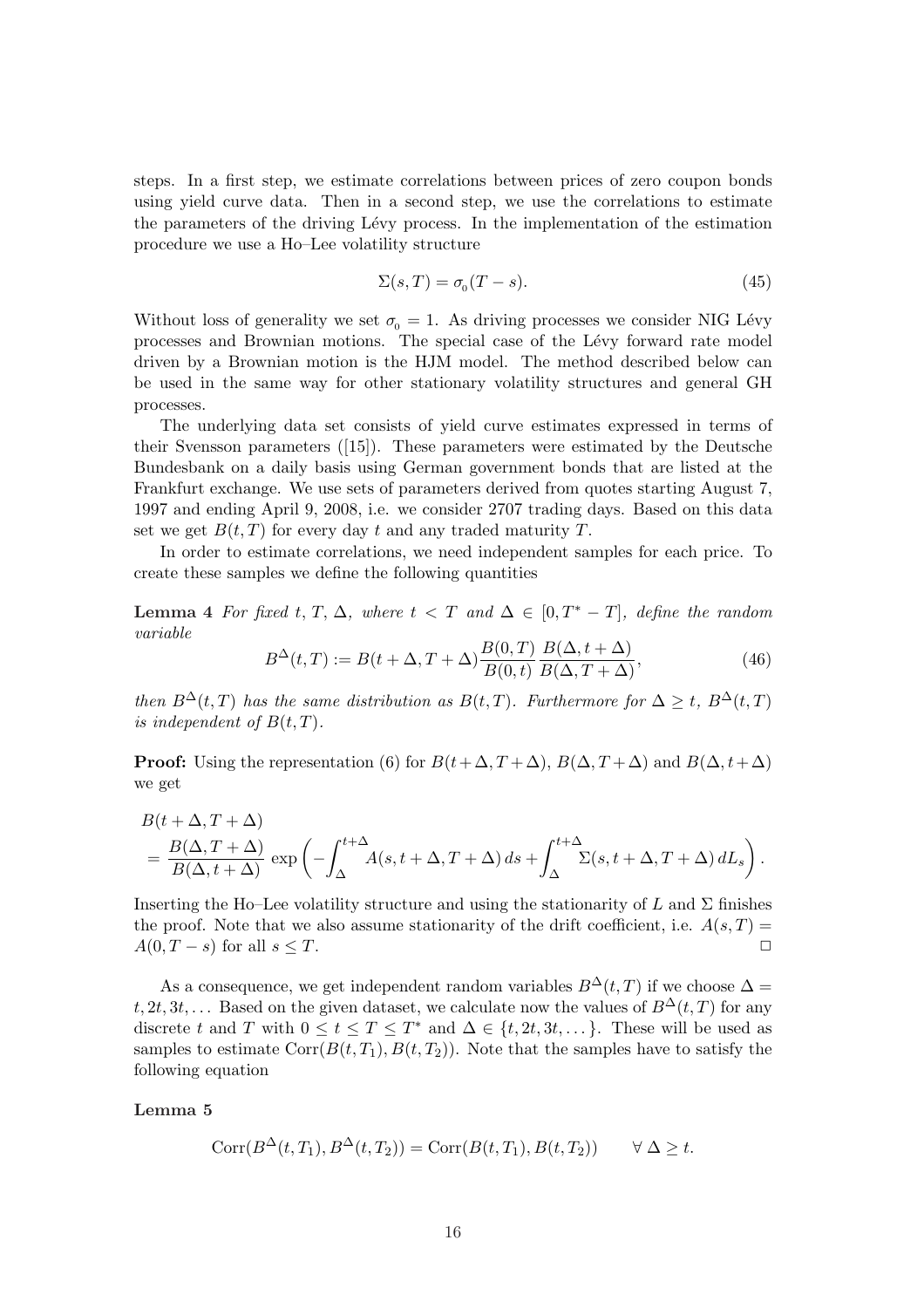Proof: Using the Ho–Lee volatility structure, we get

$$
\mathbb{E}\left[\exp\left(\int_0^t \Sigma(s, t, T_1) d(L_{\Delta+s} - L_{\Delta}) + \int_0^t \Sigma(s, t, T_2) d(L_{\Delta+s} - L_{\Delta})\right)\right]
$$
\n
$$
= \mathbb{E}[\exp((T_1 + T_2 - 2t)(L_{\Delta+t} - L_{\Delta}))]. \tag{47}
$$

With  $(47)$  and the stationarity of L we have

$$
\mathbb{E}[B^{\Delta}(t, T_1) B^{\Delta}(t, T_2)] = \mathbb{E}[B(t, T_1) B(t, T_2)],
$$
  

$$
\mathbb{E}[B^{\Delta}(t, T_i)] = \mathbb{E}[B(t, T_i)] \text{ and } \text{Var}(B^{\Delta}(t, T_i)) = \text{Var}(B(t, T_i)) \text{ for } i \in \{1, 2\}.
$$

As an estimator for Corr $(B(t, T_1), B(t, T_2))$  we use the usual empirical correlation given by

$$
\hat{C}orr(B(t, T_1), B(t, T_2))
$$
\n
$$
= \frac{\sum_{i=0}^{n} (B^{it}(t, T_1) - \bar{B}(t, T_1))(B^{it}(t, T_2) - \bar{B}(t, T_2))}{\sqrt{\sum_{i=0}^{n} (B^{it}(t, T_1) - \bar{B}(t, T_1))^2} \sqrt{\sum_{i=0}^{n} (B^{it}(t, T_2) - \bar{B}(t, T_2))^2}},
$$
\n(48)

whereas  $n = [2707/t]$ .  $\bar{B}(t, T_1)$  and  $\bar{B}(t, T_2)$  are the arithmetic means of  $B^{0t}(t, T_1), \ldots$ ,  $B^{nt}(t,T_1)$  and  $B^{0t}(t,T_2),\ldots,B^{nt}(t,T_2)$  respectively. Evidently the smaller the value of t is chosen, the more samples can be used for the estimation.

In a second step, we use the estimated correlations to estimate the parameters  $\alpha$ , β and δ of the NIG distribution and the parameter  $\sigma$  of the normal distribution. As mentioned in section 3.2, correlations do not depend on the parameter  $\mu$  of the NIG distribution. Consequently there is no possibility and also no need to estimate  $\mu$ . The same holds for the parameter  $\mu$  of the normal distribution.

Note that for Lévy processes  $\theta_s$  in (4) does not depend on s. Therefore using the relation  $\theta(u) = \log(\Phi(-iu))$  and equation (13), one can write  $\theta$  as a function of the parameters of the NIG distribution. For the Brownian motion, we get  $\theta(u) = \mu u + \frac{1}{2}$  $rac{1}{2}\sigma^2 u^2$ using equation (4). Together with Theorem 2 correlations can be expressed in terms of the parameters of the driving process.

Now we estimate the parameters using the method of least squares. As an estimator  $(\hat{\alpha}, \hat{\beta}, \hat{\delta})$  for  $(\alpha, \beta, \delta)$  we use the parameters which minimize the following function

$$
\sum_{t=1 \text{ day}}^{100 \text{ days}} \sum_{T_1=1 \text{ year}}^{10 \text{ years}} \sum_{T_2=1 \text{ year}}^{10 \text{ years}} (\hat{\text{Corr}}(B(t, T_1), B(t, T_2)) - \text{Corr}(B(t, T_1), B(t, T_2)))^2.
$$
 (49)

The same objective function is used to get the parameter  $\sigma$  in case of the normal distribution. A maximum of 100 days is used for  $t$ . For greater values of  $t$ , the estimation of correlations would become too instable, as explained above. For  $T_1$  and  $T_2$  we use 1 to 10 years, because this is the time period which underlies the estimation of the Svensson parameters.

Table 1 shows the estimated parameter values. Figure 9 shows the estimated correlations as points. The lines represent the correlations which are calculated from the formula in Theorem 2 using the parameters given in Table 1. The figure shows that using general Lévy processes, one gets a good fit, while using Brownian motions, the model cannot produce realistic correlations.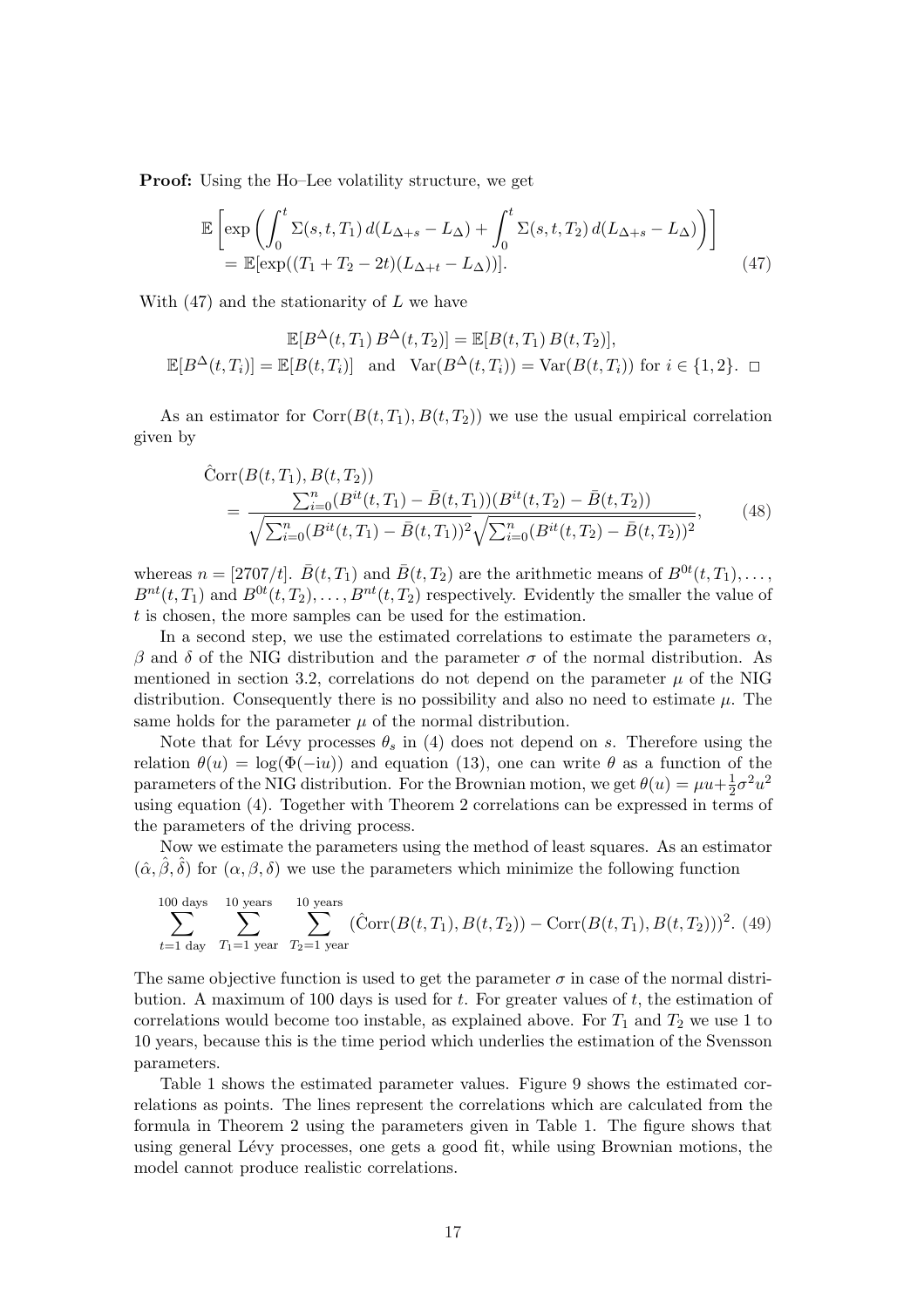Table 1: Estimated parameters

|                  | NIG Lévy process: $\hat{\alpha} = 2851.521$ , $\hat{\beta} = -2841.248$ , $\hat{\delta} = 4.36e-15$ |  |
|------------------|-----------------------------------------------------------------------------------------------------|--|
| Brownian motion: | $\hat{\sigma} = 5.713723$ e-05                                                                      |  |



Figure 9: Empirical correlations (points) and correlations calculated from the models (lines) for the calibrations with NIG Lévy processes (left) and with Brownian motions (right)

# Conclusion

We have derived explicit formulae for the correlations of interest rates for different maturities in Lévy interest rate models. The full range of forward rate (HJM), LIBOR and forward process models driven by Lévy or more general processes has been considered. We have also discussed the extension to a multicurrency setting.

The numerical implementation shows that in all models the correlations increase if the driving process approaches a Brownian motion. This is a consequence of the restricted flexibility of Brownian motion compared to other Lévy processes. In the forward rate model the correlations of zero coupon bond prices decrease monotonically if the distance of the maturities grows. This behaviour cannot be observed for correlations in the LIBOR model. Here the correlations decline at first but then start to increase again. Finally we calibrate the Lévy forward rate model using empirical correlations from German government bond price data. The failure to model correlations with a Brownian motion driven approach becomes evident.

## References

- [1] Barndorff-Nielsen, O. E. and Halgreen, C.: Infinite divisibility of the hyperbolic and generalized inverse Gaussian distributions, Zeitschrift für Wahrscheinlichkeitstheorie und verwandte Gebiete, 1977, 38, 309–312
- [2] Brigo, D. and Mercurio, F.: Interest Rate Models Theory and Practice. With Smile, Inflation and Credit (2nd Edition), Springer Verlag, 2006